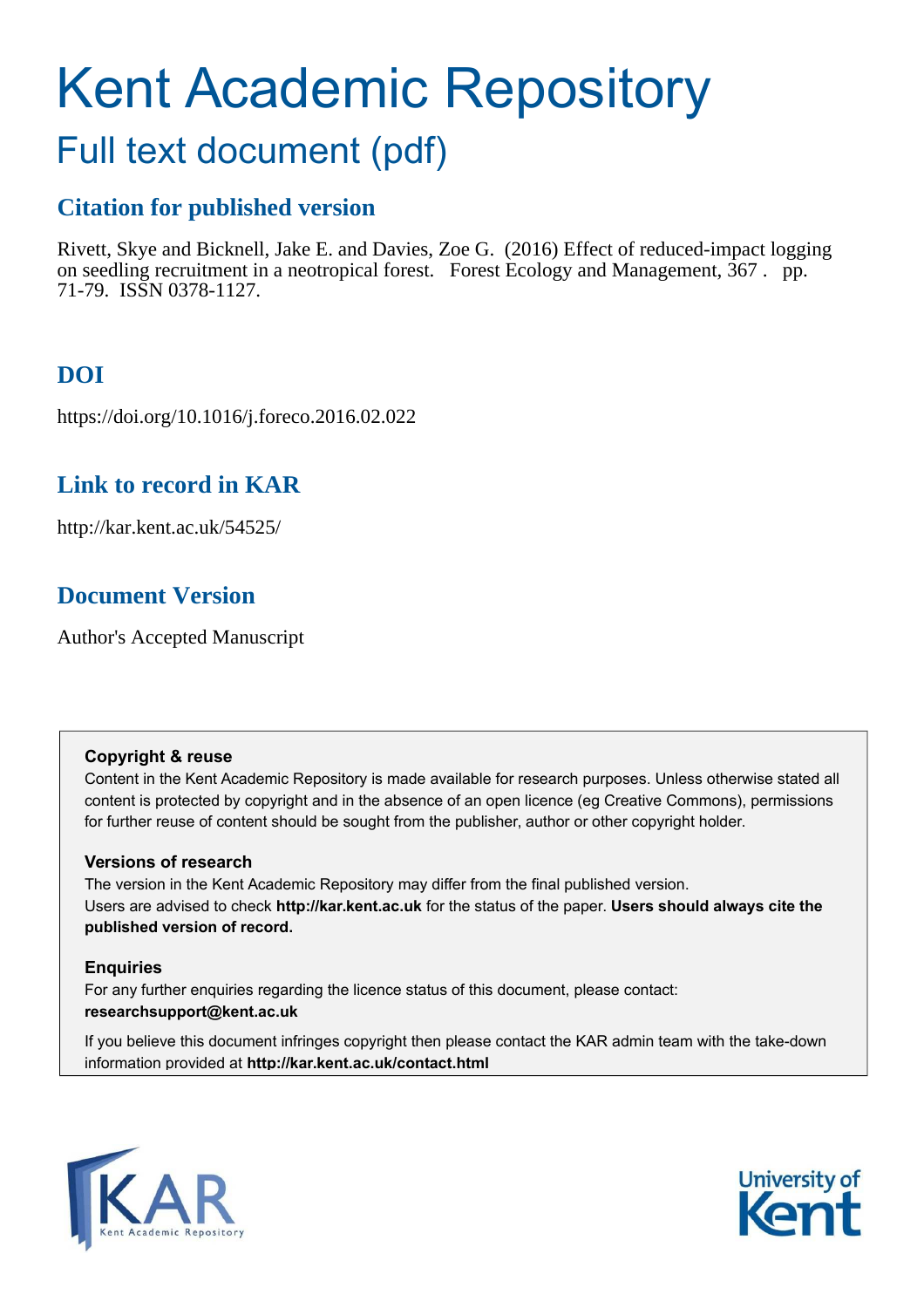# **Effect of Reduced-Impact Logging on Seedling Recruitment in a Neotropical Forest**

Skye L. Rivett<sup>1</sup>, Jake E. Bicknell<sup>1\*</sup>, Zoe G. Davies<sup>1</sup>

<sup>1</sup> Durrell Institute of Conservation and Ecology (DICE), School of Anthropology and Conservation, University of Kent, Canterbury, CT2 7NR, UK

\*Corresponding Author: J. E. Bicknell

Present Address: Durrell Institute of Conservation and Ecology (DICE), School of Anthropology and

Conservation, University of Kent, Canterbury, CT2 7NR, UK

Email: J.E.Bicknell@kent.ac.uk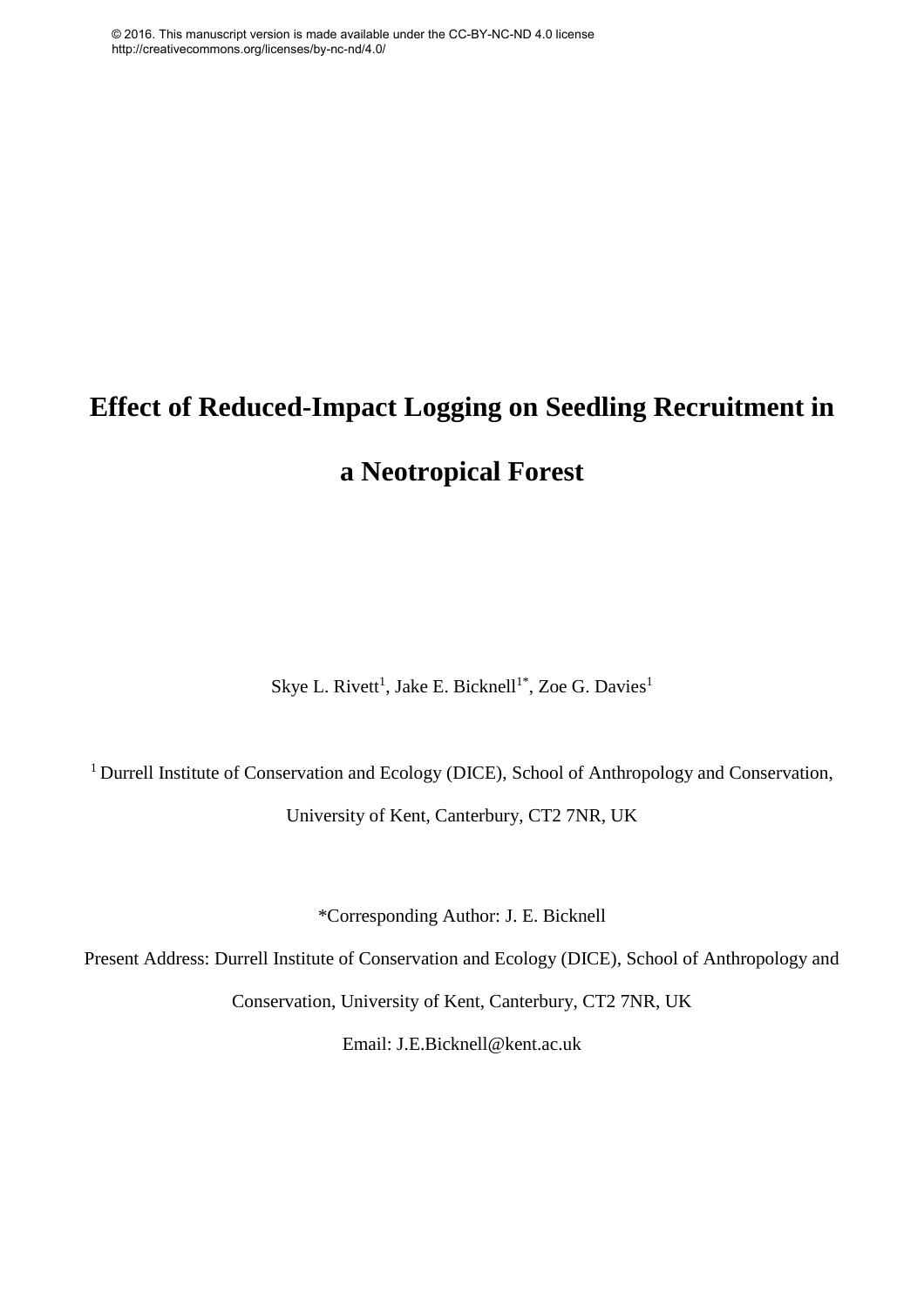# **Abstract**

Seedling growth and survival are critical for tropical rainforest regeneration. Alterations to natural disturbance regimes, such as those brought about by logging, have the potential to shift relative species abundances and the community composition of forests, resulting in population declines for commercially valuable species. Timber operations therefore need to minimise such changes if long-term sustainability is to be achieved within the industry. Reduced-impact logging (RIL) has been promoted widely as an alternative management strategy to conventional selective logging, as it employs practices that decrease the negative impacts of logging within forests. However, the long-term sustainability of RIL, including the influence it has on the regeneration of species targeted for timber extraction, is still uncertain. Here we undertake a comparative study in Iwokrama forest, Guyana, examining seedling densities of four commercially valuable and two pioneer tree species in unlogged, 1.5 years and 4.5 years postharvest forest plots to ascertain how seedling regeneration is effected by RIL. We find that RIL had either a neutral or positive impact on the density of seedlings of timber species when compared to unlogged forest, with pioneer species densities remaining unaffected. We conclude that the forestry practices associated with RIL have little effect on the natural regeneration rates of key commercially valuable tree species in logged neotropical forests. Key words: Guyana, Regeneration, Forest disturbance, RIL, Sustainable forestry, Timber

- 
- 
- 
- 
- 
- 
-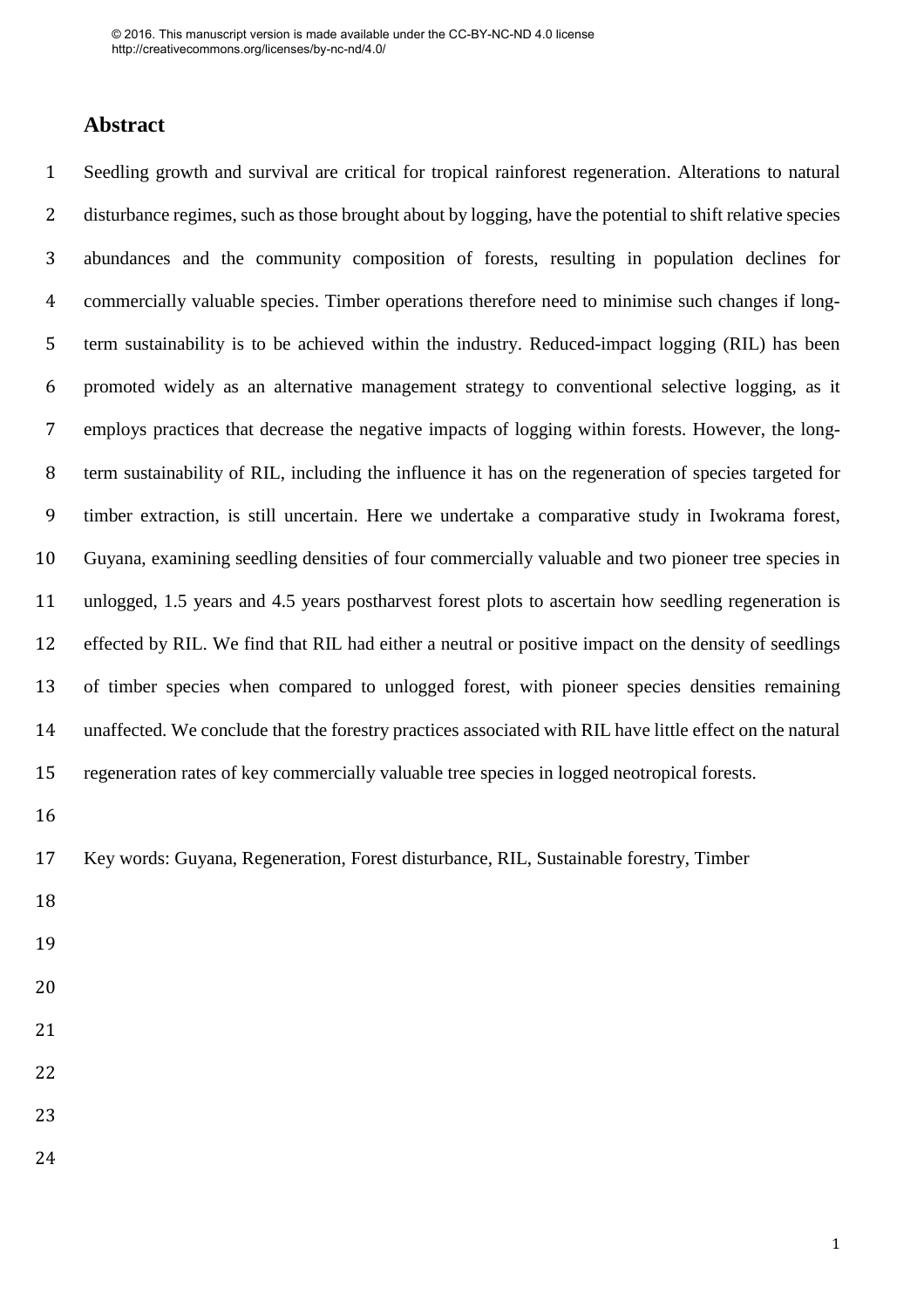# **1. Introduction**

 Logging rates throughout the world's tropical rainforests continue to increase (Arets 2005; FAO 2010; Gardner 2010) with approximately 30% of their areal extent designated for timber and non-timber product exploitation (FAO 2010). Indeed, over 40 million hectares are currently allocated to selective logging globally (Asner et al. 2009; Blaser et al. 2011). In tropical forests, seedling growth and survival are driven principally by small-scale disturbance dynamics of canopy gaps (Brokaw 1982; Hartshorn 1978; ter Steege et al. 1994; Zagt 1997). When a tree falls, either naturally or through logging, a canopy gap is created of varying size. The resultant gap alters the microclimate (light, moisture, and temperature) of the immediate area, stimulating the growth of any seedlings already present (climax species) or triggering seed germination (pioneer and climax species) (Yamamoto 2000). Changes to natural disturbance regimes, such as those brought about by logging, can thus affect the growth, survival and reproduction rates of plant species (Asner et al. 2004; Boot 1996; Brokaw 1982; de Avila et al. 2015; Fenner 1985; Karsten et al. 2014; Rose 2000; ter Steege & Hammond 2000). Consequently, forest assemblage composition can alter over time, due to species-specific variation in re-establishment following logging (Asner et al. 2004; Karsten et al. 2014; ter Steege et al. 2002) and applied silvicultural practices (de Avila et al. 2015). Low disturbance levels tend to favour slower growing hardwood climax species, resulting in relatively stable forest ecosystems that characterise lowland tropical rainforests. As disturbance levels rise, faster growing, less dense pioneer species tend to dominate (Karsten et al. 2014; ter Steege & Hammond 2000). Therefore, the extent to which rainforest structure and composition are impacted by logging is highly dependent on the intensity of logging, harvest interval, and management practices implemented (Gardner 2010; Waide & Lugo 1992; Zagt 1997).

 Reduced-Impact Logging (RIL) was developed to provide a more sustainable alternative to conventional selective logging, whereby the detrimental effects inherent in many traditional forestry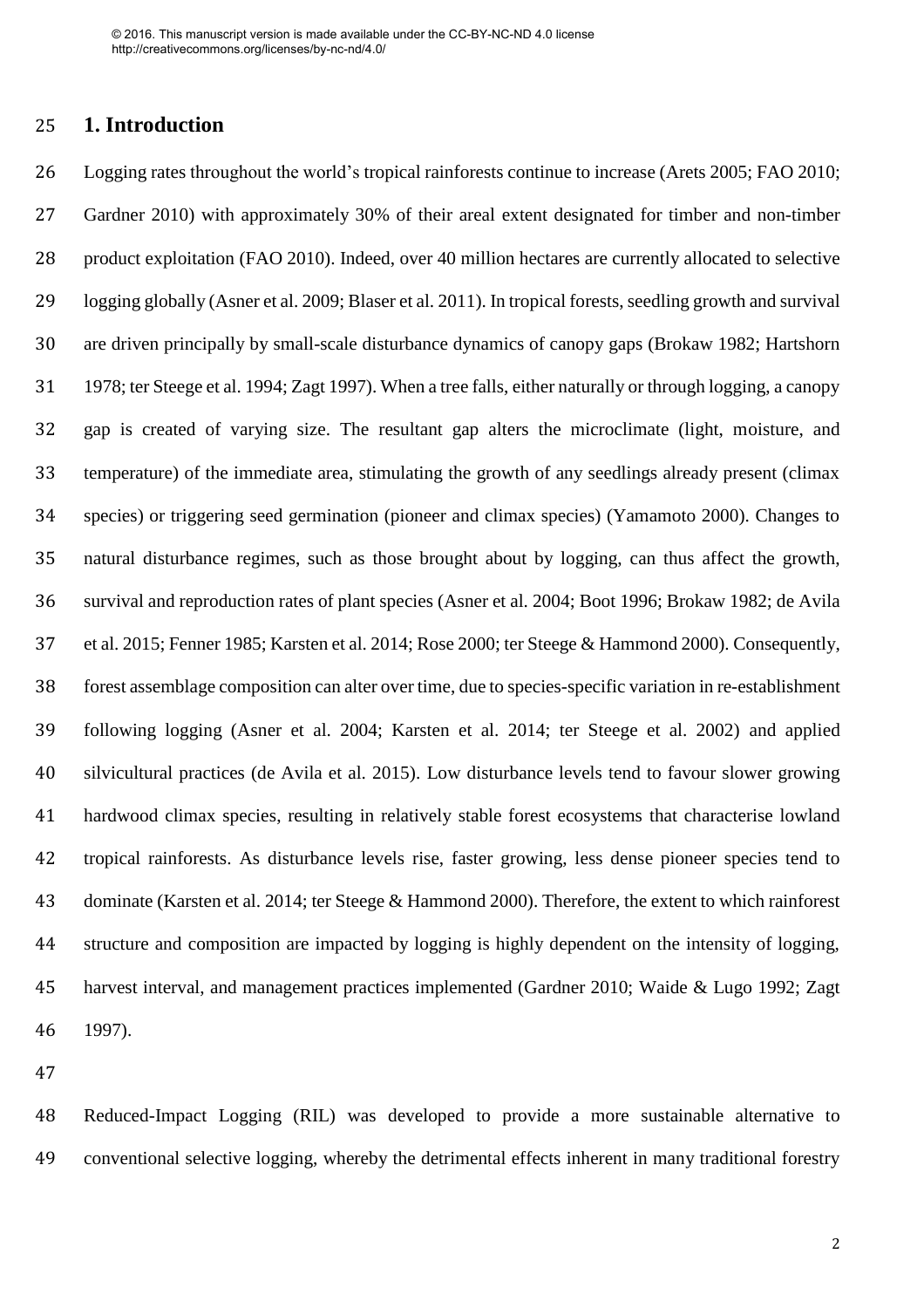operations are minimised (Pinard & Putz 1996; Putz et al. 2008). Although the forestry techniques used under RIL vary from country to country, the aim is to retain forest canopy integrity and species diversity (Edwards et al. 2011; Gibson et al. 2011; Putz et al. 2012), reduce land degradation (Bryan et al. 2010; Dykstra 2002; Dykstra & Heinrich 1992; Dykstra & Heinrich 1996; Jonkers 2002; Putz et al. 2008), and decrease the carbon emissions associated with collateral damage to surrounding vegetation and soil disturbance (Pinard & Putz 1996; Putz et al. 2008), while maintaining a sustained timber supply for future cutting cycles (Putz et al. 2000). Tree inventories are undertaken in order to plan the most efficient and least destructive extraction of logged timber and, in some operations, selected harvest trees have attached vines cut several months prior to removal. The trees are then felled using directional techniques in order to facilitate extraction and minimise stand damage, with logs removed using a skidder and winch.

 In this study, we examine natural regeneration levels of commercially valuable tree species in a RIL logging operation in Guyana. Guyana's commercial timber species occur in isolated stands dominated by one or two species (Johnston & Gillman 1995). Harvesting operations are therefore selective by 65 necessity with extraction rates averaging  $2-3$  trees/ha<sup>-1</sup> (Blaser et al. 2011; Jonkers 2002; van der Hout 66 1999), although they can be as high as 20 trees/ha<sup>-1</sup> in some areas (Jonkers 2002). While the countries annual rate of 0.3% deforestation is relatively low compared with other tropical countries (FAO 2006), timber constitutes an important component of the national economy (Blaser et al. 2011; GFC 2002). As in many other tropical countries, Guyana's timber industry relies on natural regeneration (Hammond et al. 1996; van der Hout 1999), meaning that logging that has a detrimental impact on the natural regeneration of commercially important tree species will not be sustainable in the long-term. Historically, the timber industry in the country has centred on Chlorocardium rodiei (greenheart), but increased market demand has seen the number of species targeted by logging expand considerably in recent decades (Jonkers 2002).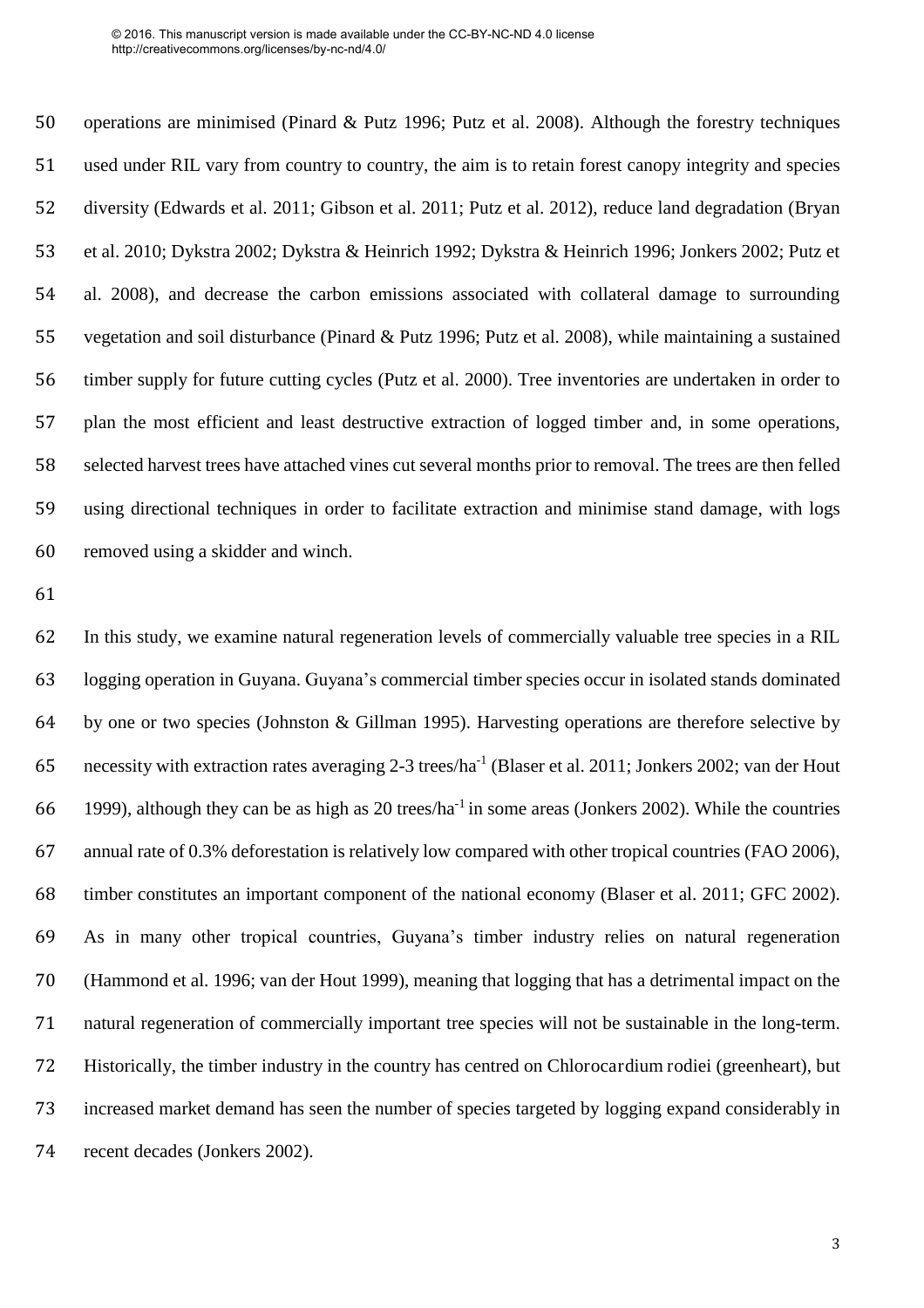Presently, there is a paucity of research into the effects of RIL on natural seedling regeneration within the neotropics (Lobo et al. 2007; Rose 2000), with the majority of studies focusing on the application of silviculture (Dekker & de Graaf 2003; Forget et al. 2001; ter Steege et al. 1994), other forms of logging (Kuusipalo et al. 1996; Pinard et al. 1996), or seedling regeneration in the absence of logging disturbance (Baraloto & Goldberg 2004; Baraloto et al. 2005). Consequently, this paper fills an important gap in our understanding, thus contributing to the improvement of management practices within RIL forest stands and the long-term sustainable use of commercially important target species across their range (Arets 2005; Putz et al. 2000; van der Hout 2000).

# **2. Material and Methods**

2.1 Study area

87 Iwokrama forest is located in central Guyana (Fig. 1.), covering an area of 371,000 ha<sup>-1</sup>. It was established in 1996 as a demonstration site to exemplify how tropical forest exploitation can be sustainable, with commercially viable logging being balanced with biodiversity conservation and local 90 community needs (Watkins 2005). The climate is tropical, with an annual rainfall  $\sim$  3700 mm across two rainy seasons (May-August and December-January). Temperatures range from a mean minimum 92 of 22  $\degree$ C overnight in July, up to a daytime maximum of 36  $\degree$ C in October.

 The study area (Fig.1) is characterised by low-lying terra firme tropical rainforest on nutrient poor soils. Dominant forest types include: (i) mixed C. rodiei, Eschweilera spp. and Swartzia leiocalycina forest; (ii) Mora excelsa, Euterpe oleracea, Carapa guianensis and Pentaclethra macroloba forest; and, (iii) mixed C. rodiei, Catostemma fragrans, and Eperua falcata forest.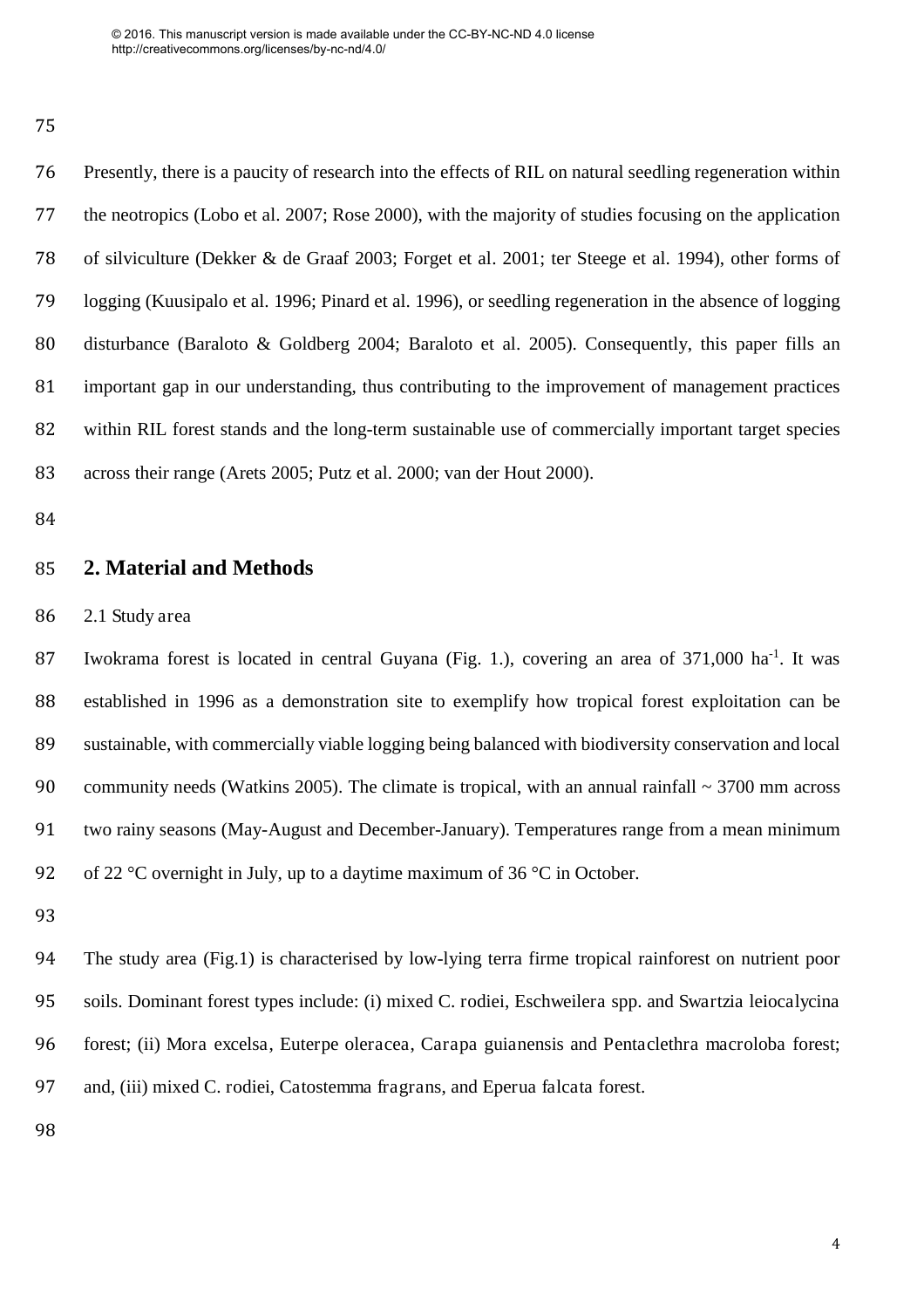RIL became operational in Iwokrama forest during 2007, with operations certified by the Forestry Stewardship Council (FSC). Sustainable harvest levels are calculated based on species growth rates combined with a 60-year polycyclic felling rotation. Logging intensity (calculated within a 100 m 102 radius from the sampling sites) ranged from  $0.6-11.1$  (mean = 3.7, median = 3.2, S.D. = 2.6) trees/ha<sup>-</sup>  $\frac{1}{1}$ , with an average of 152 m/ha<sup>-1</sup> of skid trails throughout the logging concession (Bicknell et al. 2015).

- 
- 2.2 Study design

 A comparative study was undertaken examining seedling density for six species, in both unlogged and postharvest forest stands, to ascertain how RIL influences forest regeneration. Following Rose (2000), we sampled seedlings (defined as up to 150 cm tall) of the four primary timber species logged in the Guianas (Hammond et al. 1996; van der Hout 2000): C. rodiei (greenheart), Dicorynia guianensis (basralocus), E. falcata (soft wallaba), and Goupia glabra (kabukalli). In addition, we also assessed the densities of the two most common pioneer species, Cecropia obtusifolia and Cecropia sciadophylla, which are indicators of disturbance as they grow along forest edges and within canopy gaps (Alvarez-Buylla & Martinez-Ramos 1992). Seedlings were then assigned to one of three height classes (0-50, 50-100 and 100-150 cm).

 The study was conducted in May and June 2012, within the C. rodiei, Eschweilera spp. and S. leiocalycina forest type which is predominant in the Iwokrama logging concession. Two postharvest temporal logging treatments (1.5 and 4.5 years after timber extraction) and unlogged (control) forest were sampled. Sample plots of 20 x 20 m were used to determine seedling densities; this size was large enough for accurate estimates of seedling densities, but not too large to preclude maximum replication of plots per treatment (Bullock 2006). In total, sixty plots were sampled, comprising 20 within each of three harvesting blocks (Fig. 1). The sampling areas had been divided into a 20 x 20 m grid for tree inventory purposes prior to logging. The intersections of the grid were used to assign plot localities,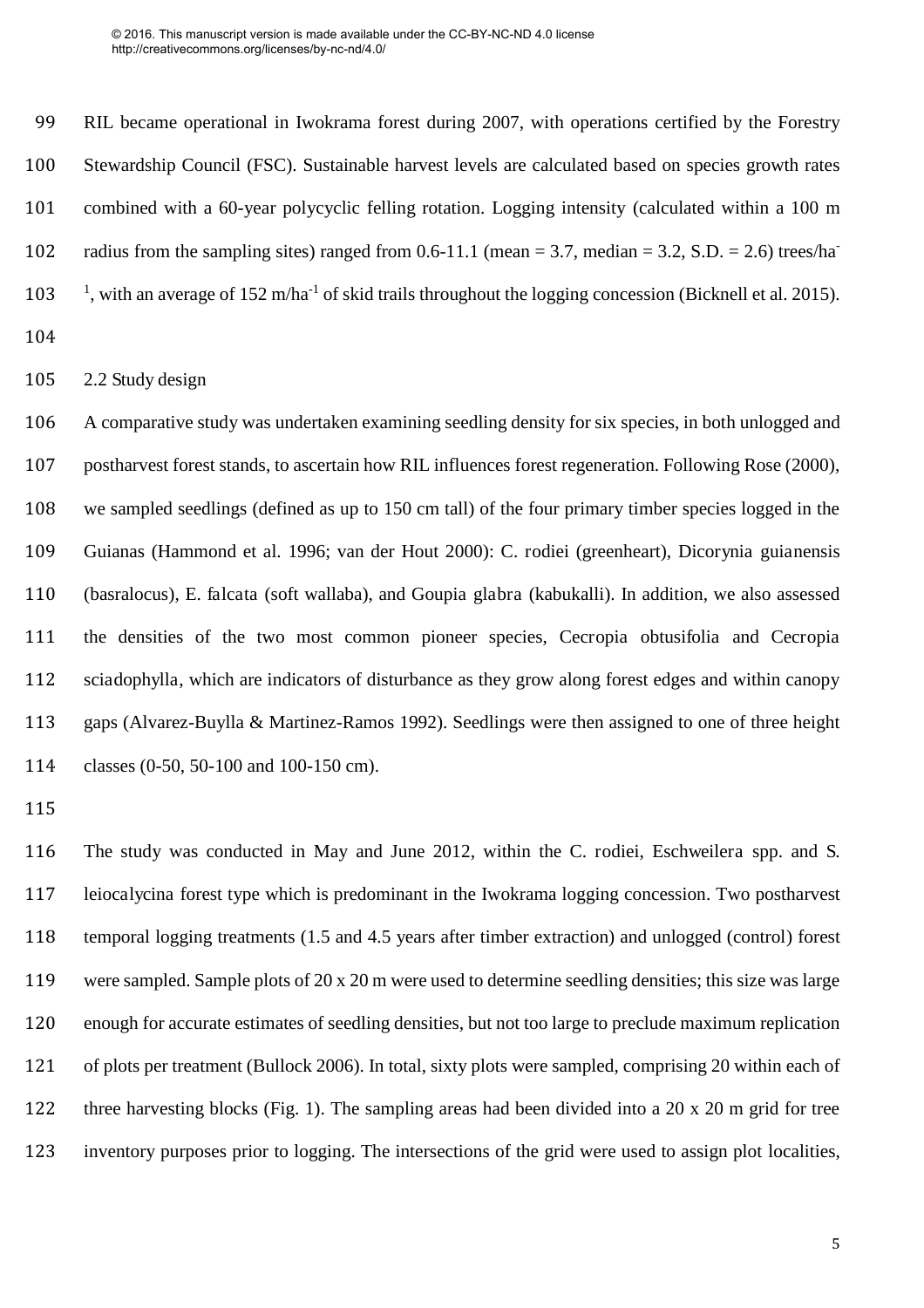using a random number generator to select coordinates. In logged treatments, the south-west corner of each plot was constrained to within a 50 m radius of a felled tree. This means that we inevitably sampled seedlings both within and on the edge of these gaps. In the unlogged forest, plots were similarly constrained to within a 50 m radius of inventoried trees allocated for felling, with many plots also falling within or adjacent to natural gaps. This was done to ensure a comparable adult community composition between the three treatments. Areas subject to much higher intensity impacts, such as skid trails, roads, mill sites and log landings (where vegetation is highly disturbed or removed), were excluded from sampling. This was so that the focus was on areas that will provide future timber yields, rather than sampling logging infrastructure which is likely to be cleared again during the next round of timber extraction and, thus, where commercially valuable species will not be able to grow to maturity between cutting cycles.

### 2.3 Reproductive ecology of six species

 Whilst the specific reproductive and ecological traits of the species studied vary (summarised in Table 1), pioneers tend to have small seeds, which are readily dispersed and grow rapidly in large gaps (Martinez-Ramos et al. 1989; Pons et al. 2005) during the first 1-5 years post germination (Baraloto et al. 2005). Larger seeded climax species targeted for timber harvesting can persist as seedlings for a long time (Forget 1989) within shaded environments, attaining maturity as and when light levels increase (Martinez-Ramos et al. 1989).

2.4 Data analyses

 Seedling densities for each species were compared between unlogged and the two temporal logging treatments to determine the effect of RIL on regeneration rates. Seedling densities within the three height classes were also compared across treatments to determine the effects of logging on the 148 recruitment and regeneration of seedlings of different ages. All data were log<sub>10</sub> transformed prior to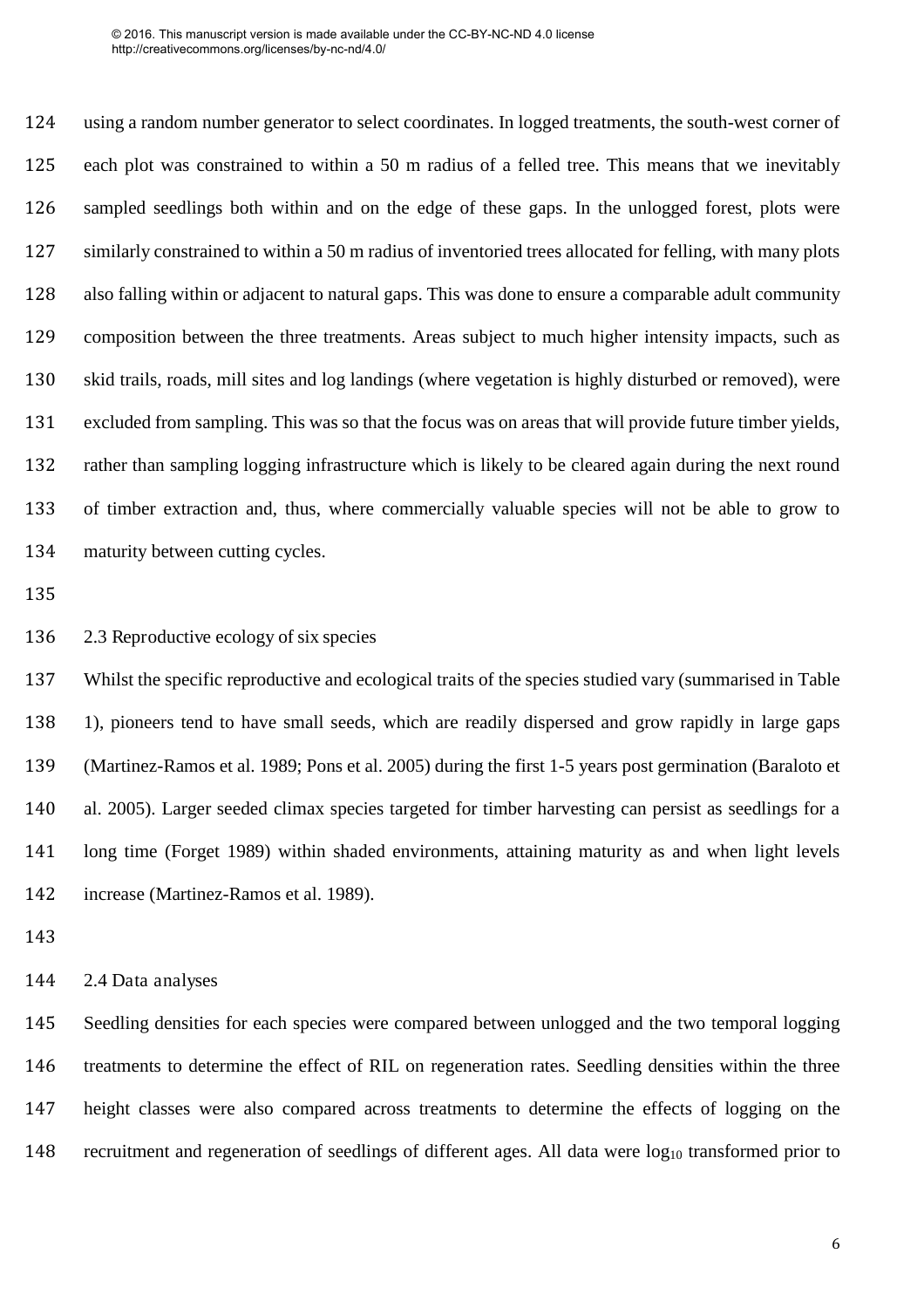analyses, and non-parametric Kruskal-Wallis tests were employed to examine differences in densities between treatments. Mann-Whitney U tests were used to make post-hoc comparisons. All analyses were conducted in SPSS (IBM v. 19).

 Additionally, community analyses were used to determine if seedling densities differed between treatments for all six species. This was conducted via non-metric multi-dimensional scaling (NMDS), coupled with analysis of similarity (ANOSIM). The NMDS, based on Bray-Curtis dissimilarity coefficients, was implemented in PC-ORD v.6.07 (McClune & Mefford 2011). Five hundred iterations and 250 runs of both real and randomised data were used to produce a final ordination of minimum 158 stress and consisting of two axes. ANOSIM was computed from 999 permutations in R (R Core Team 2013).

## **3. Results**

 In total, 13,771 seedlings of the six target species were sampled across the 60 plots. Of these, 69% were greenheart, 17% soft wallaba, 13% basralocus, and 0.5% kabukalli. The two pioneer Cecropia species combined comprised less than 0.5% of the total number of seedlings recorded. Greenheart had the highest seedling densities within both the treatment and control plots, followed by basralocus in unlogged forest, and soft wallaba in the 1.5 and 4.5 years postharvest plots. Both pioneer species were unrecorded in unlogged and 4.5 years postharvest plots (Fig. 2).

 Plots occurring in the 4.5 years postharvest forest treatment contained the highest overall density of seedlings (42% of all seedlings), with unlogged forest (34%) and 1.5 years postharvest forest (24%) containing slightly lower densities (Table 3). Of the six species studied, overall densities of four species (greenheart, basralocus, and both Cecropia species) did not differ between the three types of plot (Table 2; Fig. 2). Significant increases in seedling densities of soft wallaba and kabukalli were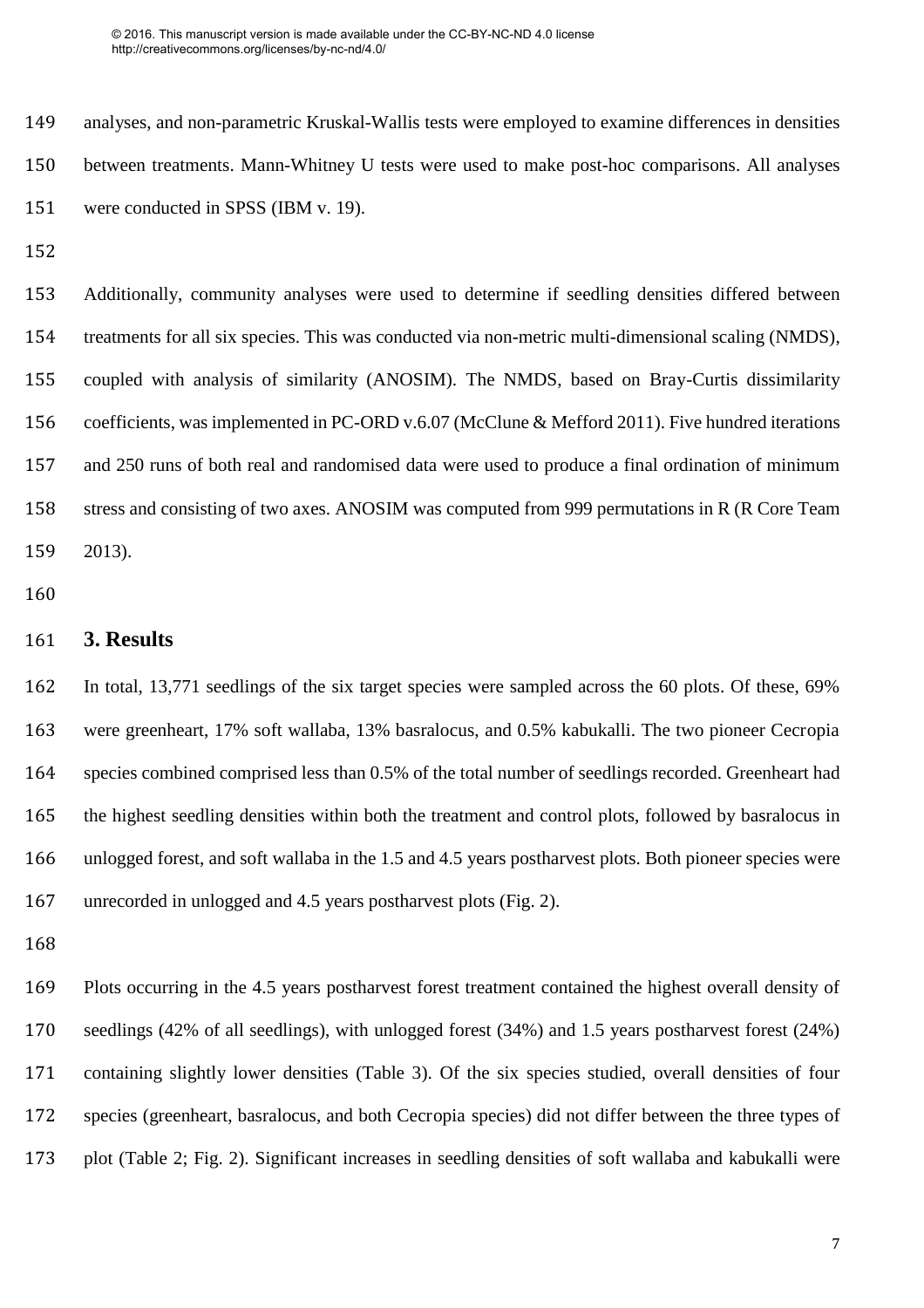apparent across the 1.5 years and 4.5 years postharvest forest compared to unlogged forest (Fig. 2; Table 2).

 Within height classes, the seedling densities of soft wallaba were consistently greater in 4.5 years postharvest forest compared to both unlogged and 1.5 years postharvest forest (p < 0.001 in all comparisons). Greenheart and Cecropia obtusifolia seedling densities were significantly lower in the 180 100–150 cm height class ( $p = 0.042$  and  $p = 0.045$  respectively), and kabukalli seedling densities were significantly higher in 0–50 cm class (p = 0.018). All other species showed no significant differences within height classes across treatments (p > 0.05 in all cases) (Tables 2 and 3; Fig. 3). The NMDS ordination of community structure represented 62% of the dissimilarity between

 treatments and control (Fig. 4), and analysis of similarity indicated that significant differences were 186 evident between the 4.5 year plots and all others (ANOSIM - unlogged versus 1.5 year:  $R = 0.02$ ,  $p =$ 187 0.21; unlogged versus 4.5 year:  $R = 0.26$ ,  $p < 0.01$ ; 1.5 year versus 4.5 year:  $R = 0.17$ ,  $p < 0.01$ ). This showed the community composition of the 4.5 year postharvest forest differed from both the 1.5 year postharvest and unlogged forest. However, there was no difference between the community composition of the 1.5 year postharvest plots and unlogged plots.

# **4. Discussion**

 Species specific biological responses, including regeneration rates and the original density of target species, retention of mature trees for seed dispersal, logging intensity and time between cutting cycles (Baraloto et al. 2005; Polak 1992; Sist et al. 2003, ter Steege & Hammond 2000), are key considerations in determining the long-term sustainability of logging. A failure to integrate such basic ecological information into forest management planning can lead to declines in exploited species populations, alter community composition and threaten future timber yields (Hammond et al. 1996;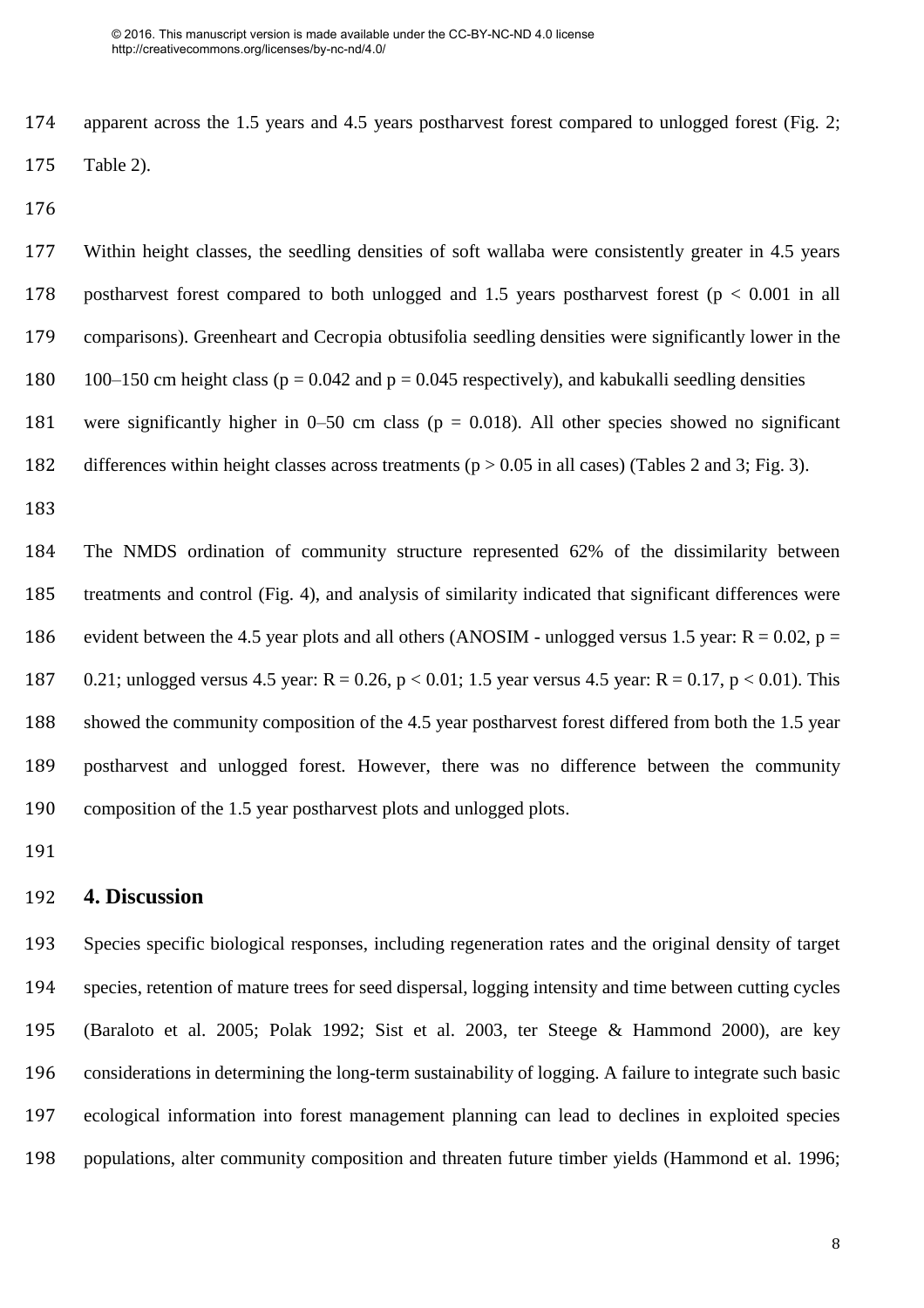Shearman et al. 2012; Zimmerman & Kormos 2012). As RIL explicitly takes into account these factors, it is likely to have the least detrimental impact on commercially valuable timber species when compared with conventional selective logging (West et al. 2014).

 Our findings suggest that disturbance arising from RIL operations may not have a lasting negative impact on seedling regeneration and, for some species, may even help to encourage establishment (ter Steege et al. 1994; Rose 2000; ter Steege et al. 2002; Putzel et al. 2011; Karsten et al. 2014). Of the species studied, soft wallaba showed the largest increase in seedling densities across the temporal logging treatments. It is likely that this species drove differences in overall assemblage composition between treatments. Previous research into the growth rate of soft wallaba after logging suggests that the relatively high abundance of seedlings found in our study could subsequently result in a greater abundance of soft wallaba over time, altering the forest assemblage and dynamics in the long-term (Herault et al. 2010). While this may be a desirable outcome for forest management if market demand for this species increases, soft wallaba is already one of the most widespread canopy species in the Guiana's (ter Steege & Zondervan 2000; ter Steege et al. 2013). As such, limiting gap size and minimising disturbance through RIL will be important in maintaining the current tree assemblage composition of the forest (Herault et al. 2010). Without such precautions, this species may outcompete other commercially valuable but less responsive timber species.

 While RIL had no effect on the overall seedling densities of either greenheart or basralocus, greenheart seedling density was greater within the taller height classes following logging, which is probably a response to moderate increases in light levels (ter Steege et al. 1994). Basralocus is also known to be negatively affected by some forms of selective logging (Degen et al. 2006), although no changes to seedling densities for this species across the height classes were observed in this study. Our results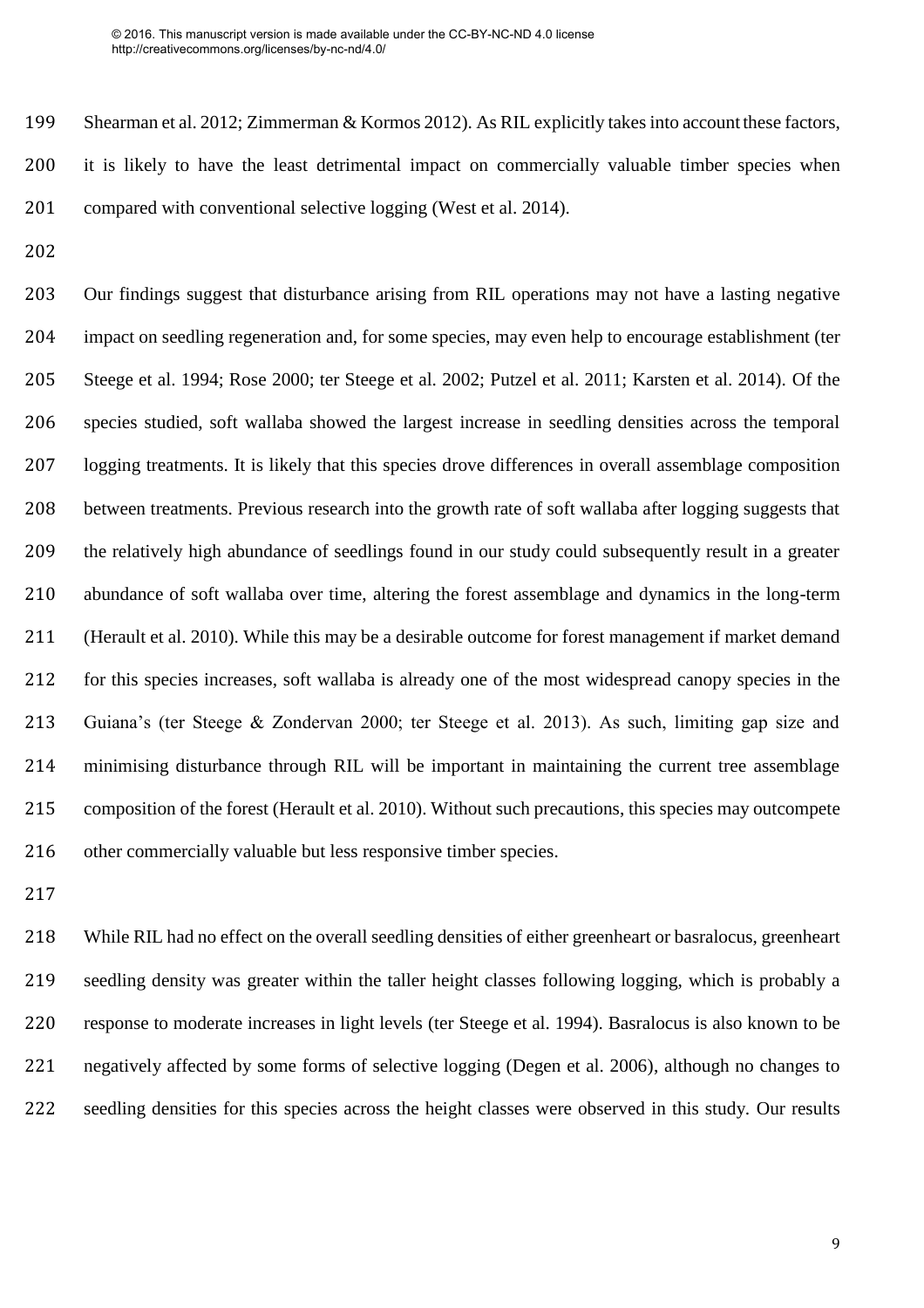indicate, therefore, that disturbance levels following RIL operations remain sufficiently low enough to have little to no impact on the long-term persistence of these species.

 Densities of kabukalli seedlings increased across the logged treatments compared with unlogged forest, indicating regeneration of this species was stimulated by logging disturbance. However, seedling numbers for this species were the lowest of the four timber species surveyed, paralleling more closely with regeneration responses of the two pioneer species, and consistent with the reported regeneration responses of other light preferring species in logged forests (Karsten et al. 2014; Putzel et al. 2011; Rose 2000). The outcome of our study implies that the regeneration potential of kabukalli may be constrained within RIL concessions to outside the extraction forest in areas where disturbance is highest, such as along skid trails, within log landings and mill sites, or where larger gaps open within the forest canopy.

 Neither of the two pioneer species showed a difference in seedling densities between the temporal logging treatments. Recorded numbers of both Cecropia species were very low in 1.5 years forest, with none documented in unlogged or 4.5 years postharvest forest plots. This reflects the biology of Cecropia species where successful recruitment is restricted to gaps less than three years old and larger 240 than 100 m<sup>2</sup> (Alvarez-Buylla & Martinez-Ramos 1992; Vazquez-Yanes & Smith 1982) on disturbed 241 mineral soils (Lawton & Putz 1988), dropping off markedly as the canopy closes (Rose 2000). This suggests that structural and soil disturbance within the standing forest area may have been kept to a minimum. However, as skid trails and other logging infrastructure constitute the greatest damage caused by RIL (Asner et al. 2004), additional research within the Guiana's is warranted to determine the full impact of logging on commercially valuable species (Karsten et al. 2014).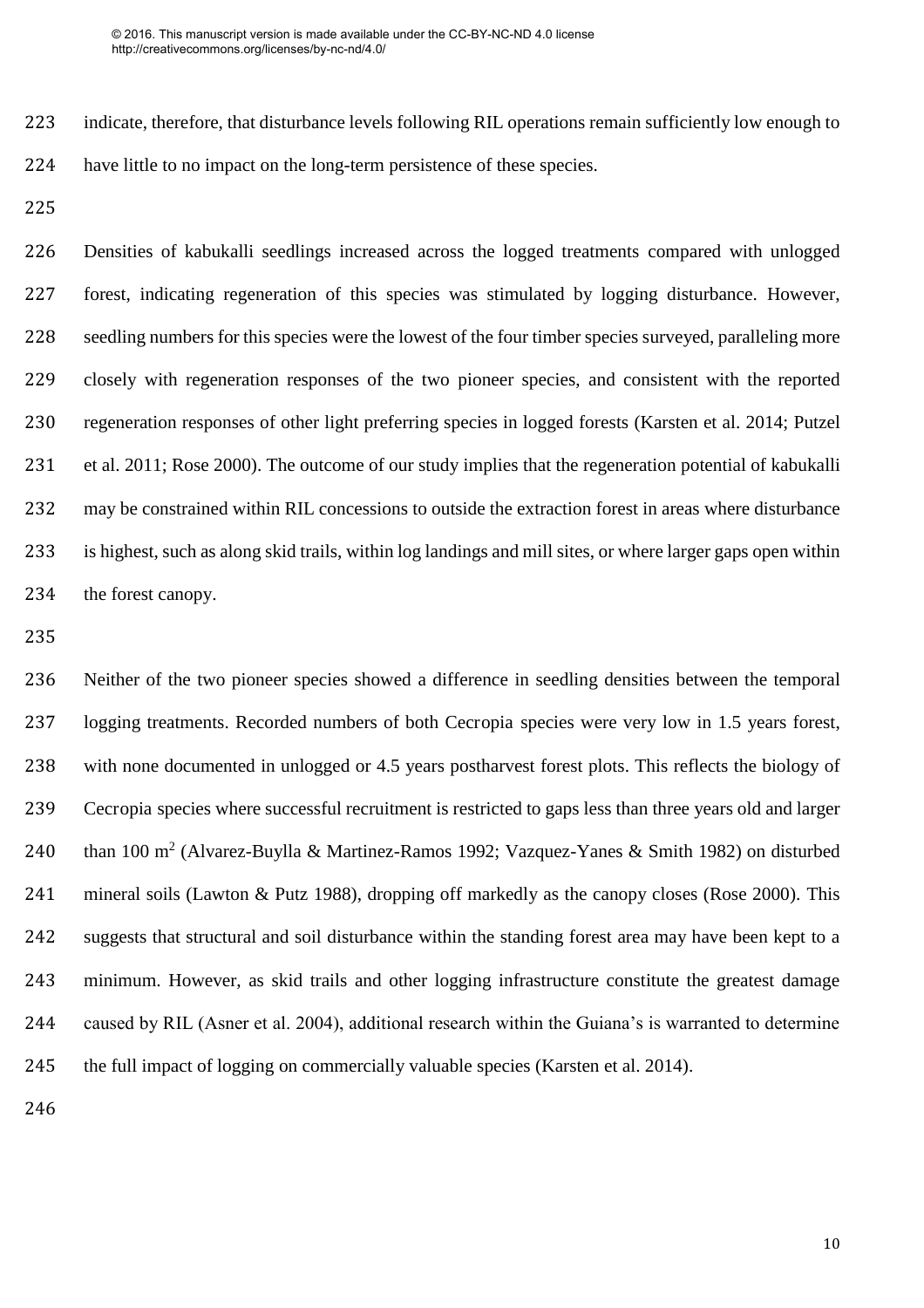Overall our work demonstrates that disturbance levels following RIL in Iwokrama forest, within the vicinity of logged gaps, is minimal, with regeneration rates of four commercially harvested timber species either unchanged or increasing after logging. As none of the timber species included in this study showed a reduction in density postharvest, it is likely that RIL will allow effective natural regeneration to occur without the need for further silvicultural intervention (Putz et al. 2008). Furthermore, recent research has shown that the community composition of important seed dispersing animals remain relatively unaltered by RIL (e.g. Bicknell & Peres 2010; Bicknell et al. 2014; Bicknell et al. 2015), and thus the important role they play in forest regeneration is likely to be maintained.

# **5. Conclusion**

 Though arguments remain against the sustainability of logging across the tropics (Shearman et al. 2012; Zimmerman & Kormos 2012) the timber industry will undoubtedly persist into the future. As lowland rainforests in the Neotropics, including Guyana, contain a large number of tree species with highly restricted distributions (Gentry 1992), it is crucial that logging has the least detrimental impact possible on the overall integrity of forest ecosystems and exploited species populations. Adjusting harvesting practices to ensure the effective natural regeneration of commercially valuable species is an important step in safeguarding the long-term viability of the industry. The results from this study indicate that RIL may provide a sustainable alternative to other forms of logging, and efforts should be made to implement it more widely to maintain the ecological and economic value of rainforests indefinitely.

# **Acknowledgments**

 Thanks to R. Thomas, I. Bovolo and V. Welch from Iwokrama International Centre for in-country research assistance, K. Rodney for supplying forestry information, and the Iwokrama rangers for help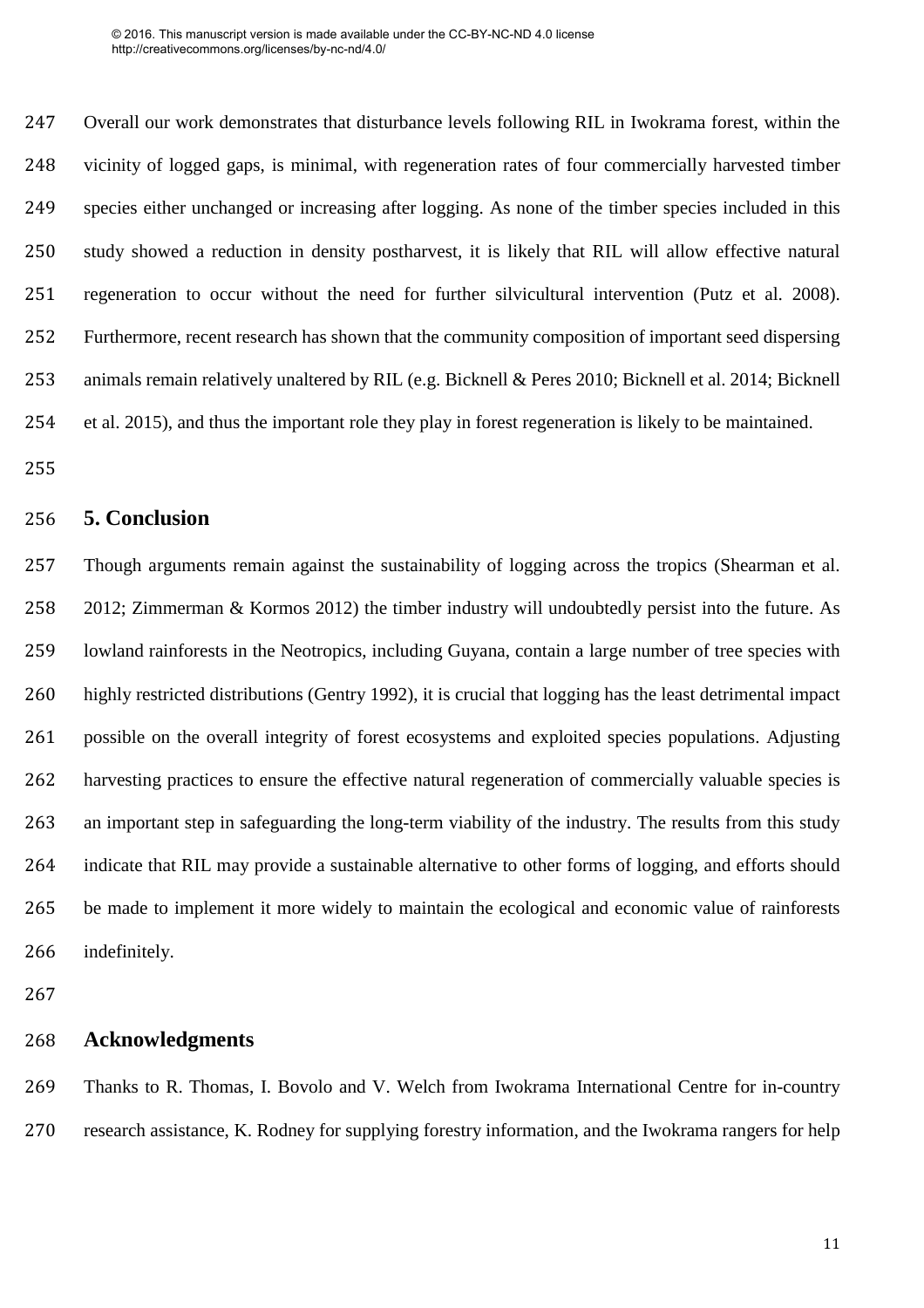- in the field. We are grateful to the Guyana Environmental Protection Agency for granting research permission.
- 

# **References**

- Alvarez-Buylla, E. R., and M. Martinez-Ramos. 1992. Demography and allometry of Cecropia obtusifolia, a neotropical pioneer tree – an evaluation of the climax-pioneer paradigm for tropical rain
- forests. Journal of Ecology **80:**275-290.
- 
- Arets, E. J. M. M. 2005. Long-term responses of populations and communities of trees to selective
- logging in tropical rain forests in Guyana. Tropenbos Guyana Series 13, Georgetown, Guyana.
- 
- Asner, G. P., M. Keller, and J. N. M. Silva. 2004. Spatial and temporal dynamics of forest canopy gaps
- following selective logging in the eastern Amazon. Global Change Biology **10:**765-783.
- 
- Asner, G. P., T. K. Rudel, T. M. Aide, R. Defries, and R. Emerson. 2009. A contemporary assessment of change in humid tropical forests. Conservation Biology **23:**1386-1395.
- 
- Baraloto, C., P. Forget, and D. E. Goldberg. 2005. Seed mass, seedling size and neotropical tree seedling establishment. Journal of Ecology **93:**1156-1166.
- 
- Baraloto, C., and D. E. Goldberg. 2004. Microhabitat associations and seedling bank dynamics in a neotropical forest. Oecologia **141:**701-712.
- 
- Bicknell, J. and C.A. Peres, 2010. Vertebrate population responses to reduced-impact logging in a
- neotropical forest. Forest Ecology and Management **259:**2267-2275.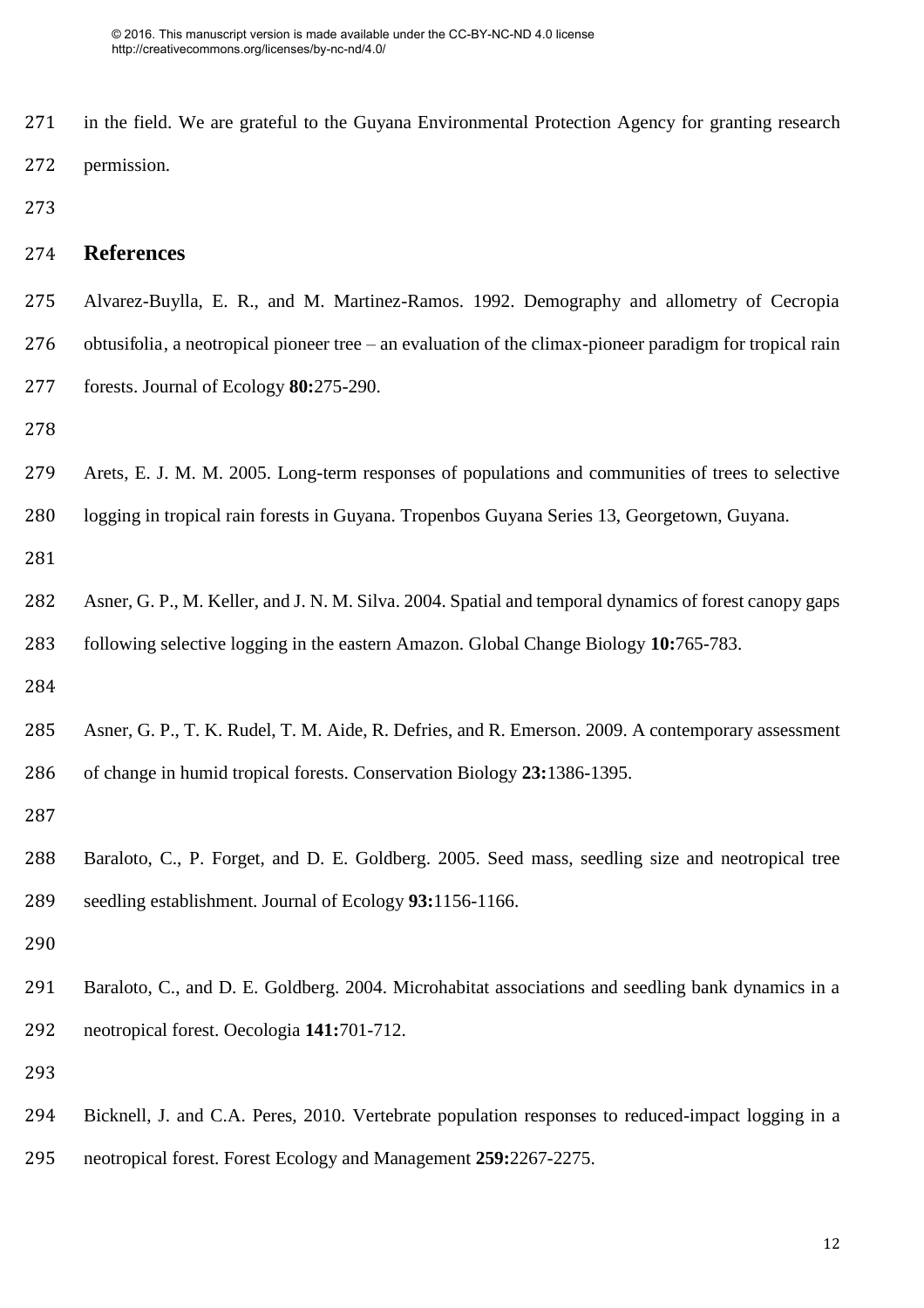| 297 | Bicknell, J.E., S.P. Phelps, R.G. Davies, D.J. Mann, M.J. Struebig, and Z.G. Davies. 2014. Dung          |
|-----|----------------------------------------------------------------------------------------------------------|
| 298 | beetles as indicators for rapid impact assessments: Evaluating best practice forestry in the neotropics. |
| 299 | Ecological Indicators 43:154-161.                                                                        |
| 300 |                                                                                                          |
| 301 | Bicknell, J.E., M.J. Struebig, and Z.G. Davies, 2015. Reconciling timber extraction with biodiversity    |
| 302 | conservation in tropical forests using reduced-impact logging. Journal of Applied Ecology 52:379-        |
| 303 | 388.                                                                                                     |
| 304 |                                                                                                          |
| 305 | Blaser, J., A. Sarre, D. Poore, and S. Johnson. 2011. Status of tropical forest management 2011. ITTO,   |
| 306 | Yokohama. Available at: www.itto.int/sfm/.                                                               |
| 307 |                                                                                                          |
| 308 | Boot, R. G. A. 1996. Chapter 11: The significance of seedling size and growth rate of tropical rain      |
| 309 | forest tree seedlings for regeneration in canopy openings. Pages 267-283 in M. D. Swaine, editor. The    |
| 310 | Ecology of Tropical Forest Tree Seedlings. Man and the Biosphere Series 17. UNESCO, Paris, France.       |
| 311 |                                                                                                          |
| 312 | Brokaw, N. V. L. 1982. The definition of treefall gap and its effect on measures of forest dynamics.     |
| 313 | Biotropica 14:158-160.                                                                                   |
| 314 |                                                                                                          |
| 315 | Bryan, J., P. Shearman, J. Ash, and J. B. Kirkpatrick. 2010. Impact of logging on above ground biomass   |
| 316 | stocks in lowland rain forest, Papua New Guinea. Ecological Applications 20:2096-2103.                   |
| 317 |                                                                                                          |
| 318 | Bullock, J. M. 2006. Chapter 4: Plants. Pages 186-213. In: W. J. Sutherland, editor. Ecological Census   |
| 319 | Techniques: A Handbook. Second Edition. Cambridge University Press, Cambridge.                           |
| 320 |                                                                                                          |
|     |                                                                                                          |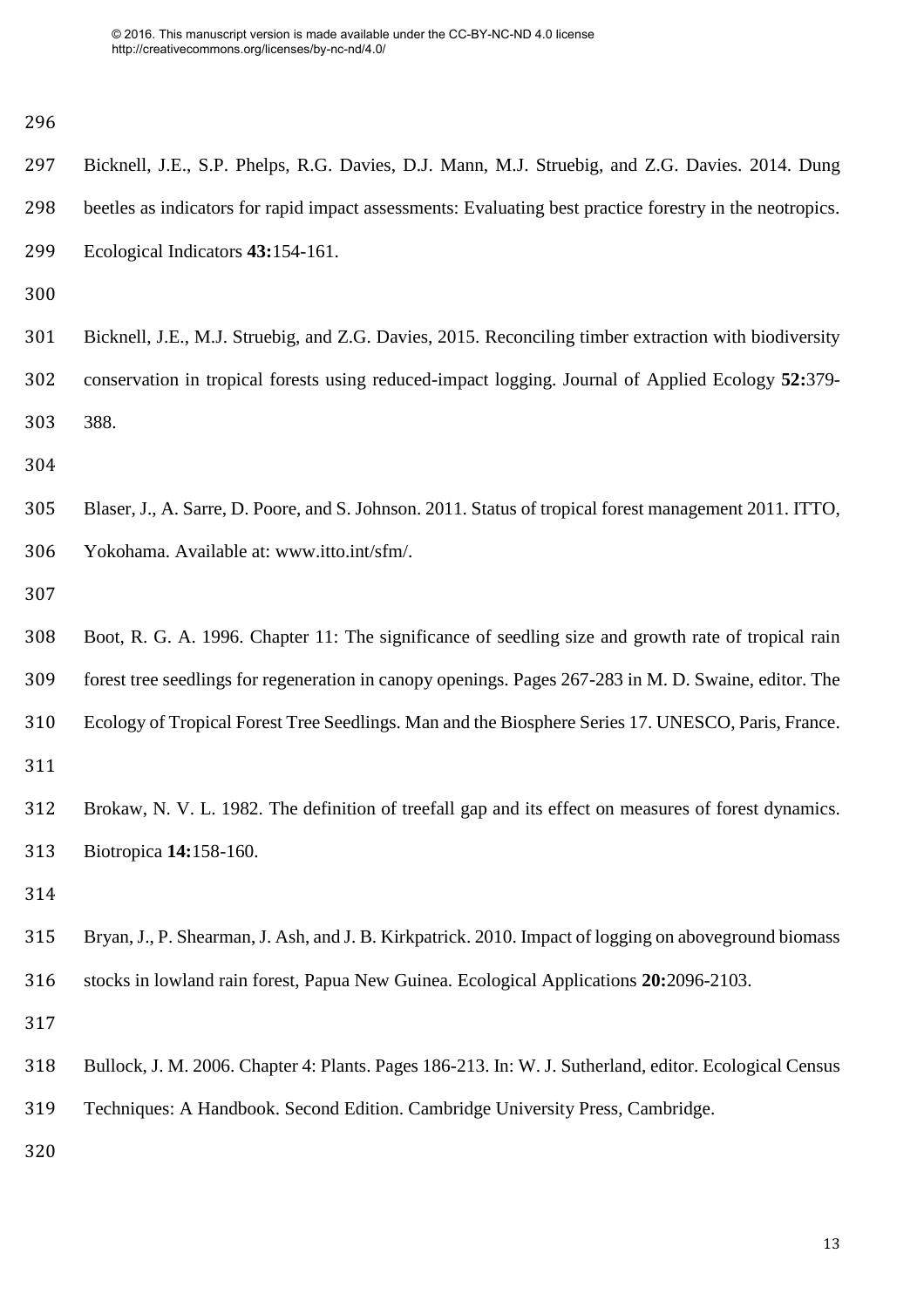| 321 | De Avila, A. L., A. R. Ruschel, J. O. P. de Carvalho, L. Mazzei, J. N. M. Silva, J. D. C. Lopes, M. M. |
|-----|--------------------------------------------------------------------------------------------------------|
| 322 | Araujo, C. F. Dormann, and J. Bauhus. 2015. Medium-term dynamics of tree species composition in        |
| 323 | response to silvicultural intervention intensities in a tropical rain forest. Biological Conservation  |
| 324 | 191:577-586                                                                                            |
| 325 |                                                                                                        |
| 326 | De Grandcourt, A., D. Epron, P. Montpied, E. Louisanna, M. Bereau, J. Garbaye, and J. M. Guehl.        |
| 327 | 2004. Contrasting responses to mycorrhizal inoculation and phosphorus availability in seedlings of     |
| 328 | two tropical rainforest tree species. New Phytologist 161:865-875.                                     |
| 329 |                                                                                                        |
| 330 | Degen, B., L. Blanc, H. Caron, L. Maggia, A. Kremer, and S. Gourelt-Fleury. 2006. Impact of selective  |
| 331 | logging on genetic composition and demographic structure of four tropical tree species. Biological     |
| 332 | Conservation 131:386-401.                                                                              |
| 333 |                                                                                                        |
| 334 | Dekker, M., and N. R. de Graaf. 2003. Pioneer and climax tree regeneration following selective         |
| 335 | logging with silviculture in Suriname. Forest Ecology and Management 172:183-190.                      |
| 336 |                                                                                                        |
| 337 | Dykstra, D. P., and R. Heinrich. 1992. Sustaining tropical forests through environmentally sound       |
| 338 | harvesting practices. Unasylva 43:9-15.                                                                |
| 339 |                                                                                                        |
| 340 | Dykstra, D. P., and R. Heinrich. 1996. FAO model code of forest harvesting practice. Food and          |
| 341 | Agriculture Organization of the United Nations, Rome, Italy.                                           |
| 342 |                                                                                                        |
| 343 | Dykstra, D.P. 2002. Chapter 2: Reduced impact logging: concepts and issues. In T. Enters, P. B. Durst, |
| 344 | G. B. Applegate, P. C. S. Kho, and G. Man, editors. Applying Reduced Impact Logging to Advance         |

Sustainable Forest Management. Food and Agriculture Organization of the United Nations, Bangkok,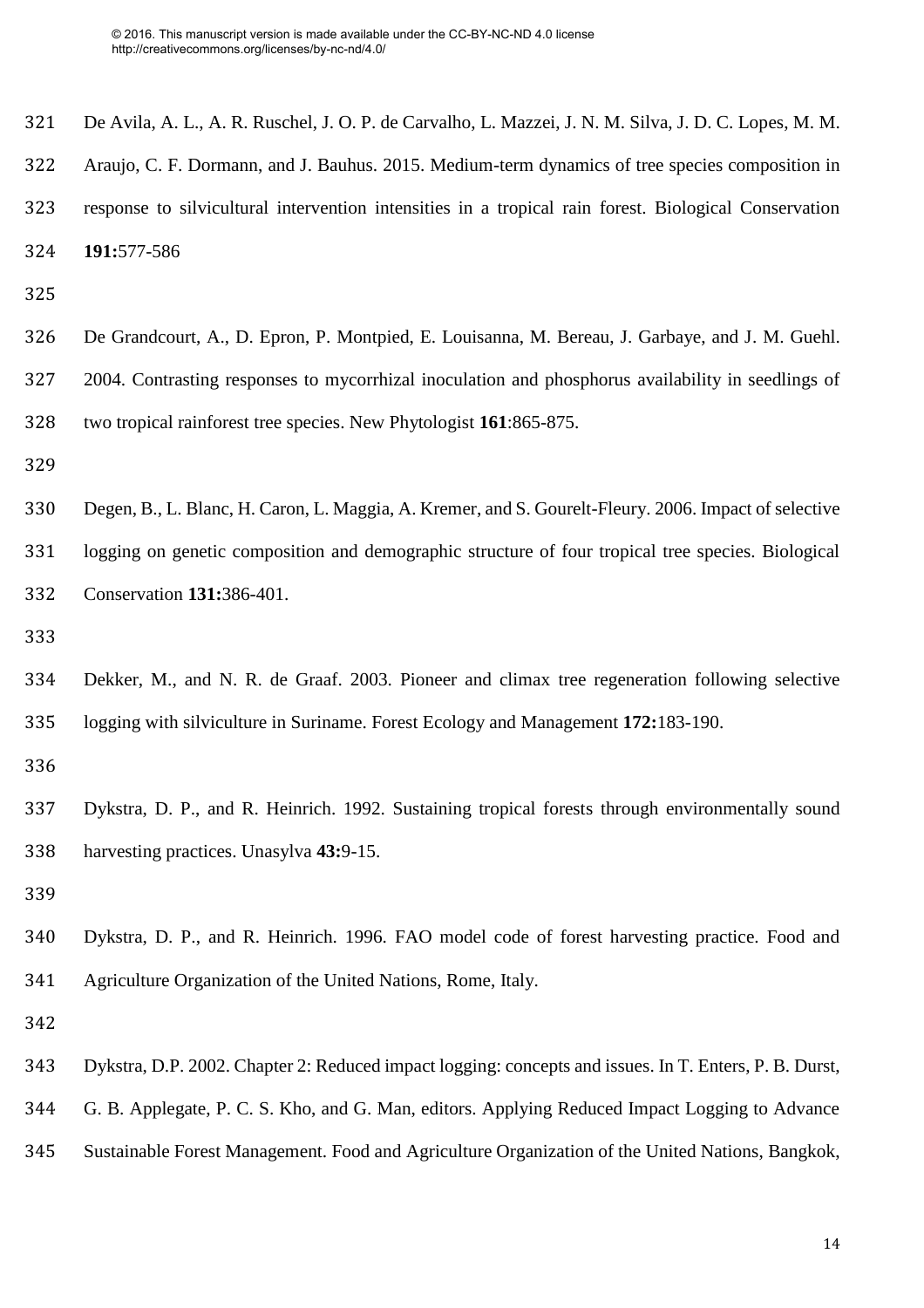Thailand. Available from <http://www.fao.org/docrep/005/AC805E/ac805e04.htm#bm04>(accessed March 2014).

- Edwards, D. P., T. H. Larsen, T. D. S. Docherty, F. A. Ansell, W. W. Hsu, M. A. Derhe, K. C. Hamer,
- and D. S. Wilcove. 2011. Degraded lands worth protecting: the biological importance of Southeast
- Asia's repeatedly logged forests. Proceedings of the Royal Society B: Biological Sciences **278:**82-90.

 FAO (Food and Agriculture Organization of the United Nations). 2006. Global Forest Resources Assessment 2005: Progress Towards Sustainable Forest Management. FAO Forestry Paper 147. Food and Agriculture Organization of the United Nations, Rome, Italy. Available from <http://www.fao.org/forestry/fra/fra2005/en/>(accessed July 2014).

 FAO (Food and Agriculture Organization of the United Nations). 2010. Global Forest Resources Assessment 2010: Main Report. FAO Forestry Paper 163. Food and Agriculture Organization of the United Nations, Rome, Italy. Available from <http://www.fao.org/docrep/013/i1757e/i1757e.pdf> (accessed July 2014).

Fenner, M. 1985. Seed Ecology. Chapman and Hall, London.

 Forget, P. M. 1989. Natural regeneration of an autochorus species of the Guianese forest: Eperua falcata Aublet – Caesalpinaceae. Biotropica **21**:115-125.

 Forget, P., J. M. Rankin-De Merona, and C. Julliot. 2001. The effects of forest type, harvesting and stand refinement on early seedling recruitment in a tropical rain forest. Journal of Tropical Ecology **17:**593-609.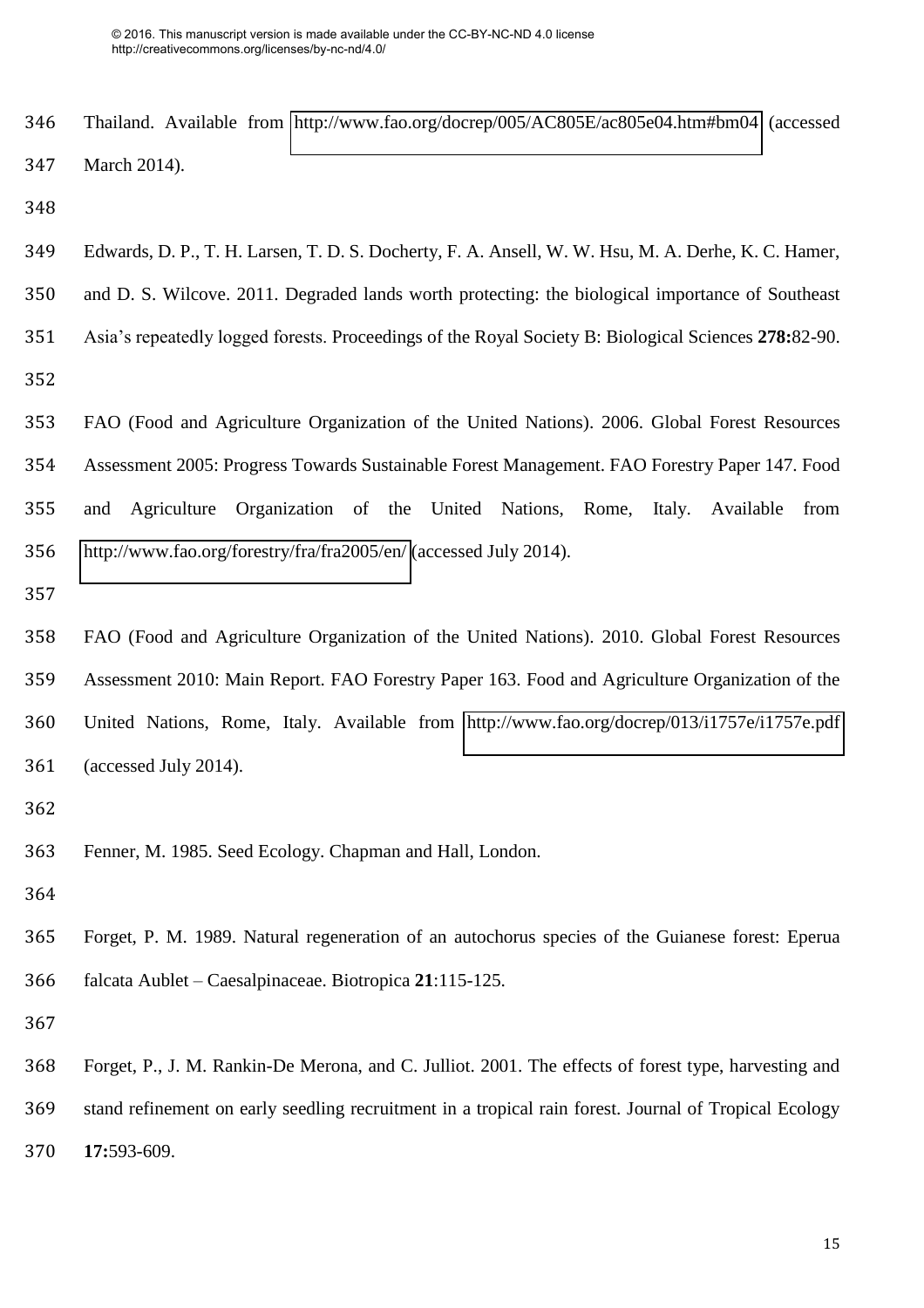| 372 | Fournier-Origgi, L. A. 2002. Cecropia obtusifolia Bertol. Pages 382-383. In: J. A. Vozzo, editor.     |  |  |  |  |  |  |  |
|-----|-------------------------------------------------------------------------------------------------------|--|--|--|--|--|--|--|
| 373 | Tropical Tree Seed Manual. Agriculture Handbook 721, USDA Forest Service, Washington DC.              |  |  |  |  |  |  |  |
| 374 |                                                                                                       |  |  |  |  |  |  |  |
| 375 | Gardner, T. 2010. Monitoring Forest Biodiversity: Improving Conservation Through Ecologically         |  |  |  |  |  |  |  |
| 376 | Responsible Management. Earthscan, London and New York.                                               |  |  |  |  |  |  |  |
| 377 |                                                                                                       |  |  |  |  |  |  |  |
| 378 | Gentry, A. H. 1992. Tropical forest biodiversity: distributional patterns and their conservational    |  |  |  |  |  |  |  |
| 379 | significance. Oikos 63:19-28.                                                                         |  |  |  |  |  |  |  |
| 380 |                                                                                                       |  |  |  |  |  |  |  |
| 381 | Gerard, J., R. B. Miller, and B. J. H. ter Welle. 1996. Major Timber Trees of Guyana: Timber          |  |  |  |  |  |  |  |
| 382 | Characteristics and Utilization. Tropenbos Series 15. The Tropenbos Foundation, Wageningen, The       |  |  |  |  |  |  |  |
| 383 | Netherlands.                                                                                          |  |  |  |  |  |  |  |
| 384 |                                                                                                       |  |  |  |  |  |  |  |
| 385 | GFC (Guyana Forestry Commission). 2002. Code of Practice for Timber Harvesting. Second Edition.       |  |  |  |  |  |  |  |
| 386 | Commission<br>Forestry<br>website.<br>Available<br>from<br>Guyana                                     |  |  |  |  |  |  |  |
| 387 | http://www.forestry.gov.gy/Downloads/CoP%20Timber%20Harvesting.pdf (accessed March 2012).             |  |  |  |  |  |  |  |
| 388 |                                                                                                       |  |  |  |  |  |  |  |
| 389 | Gibson, L., T. M. Lee, L. P. Koh, B. W. Brook, T. A. Gardner, J. Barlow, C. A. Peres, C. J. A.        |  |  |  |  |  |  |  |
| 390 | Bradshaw, W. F. Laurance, T. E. Lovejoy, and N. S. Sodhi. 2011. Primary forests are irreplaceable for |  |  |  |  |  |  |  |
| 391 | sustaining tropical biodiversity. Nature 478:378-381.                                                 |  |  |  |  |  |  |  |
| 392 |                                                                                                       |  |  |  |  |  |  |  |
| 393 | Hammond, D. S., S. Gourlet-Fleury, P. van der Hout, H. ter Steege, and V. K. Brown 1996. A            |  |  |  |  |  |  |  |
| 394 | compilation of known Guianan timber trees and the significance of their dispersal mode, seed size and |  |  |  |  |  |  |  |
| 395 | taxonomic affinity to tropical rain forest management. Forest Ecology and Management 83:99-116.       |  |  |  |  |  |  |  |
|     |                                                                                                       |  |  |  |  |  |  |  |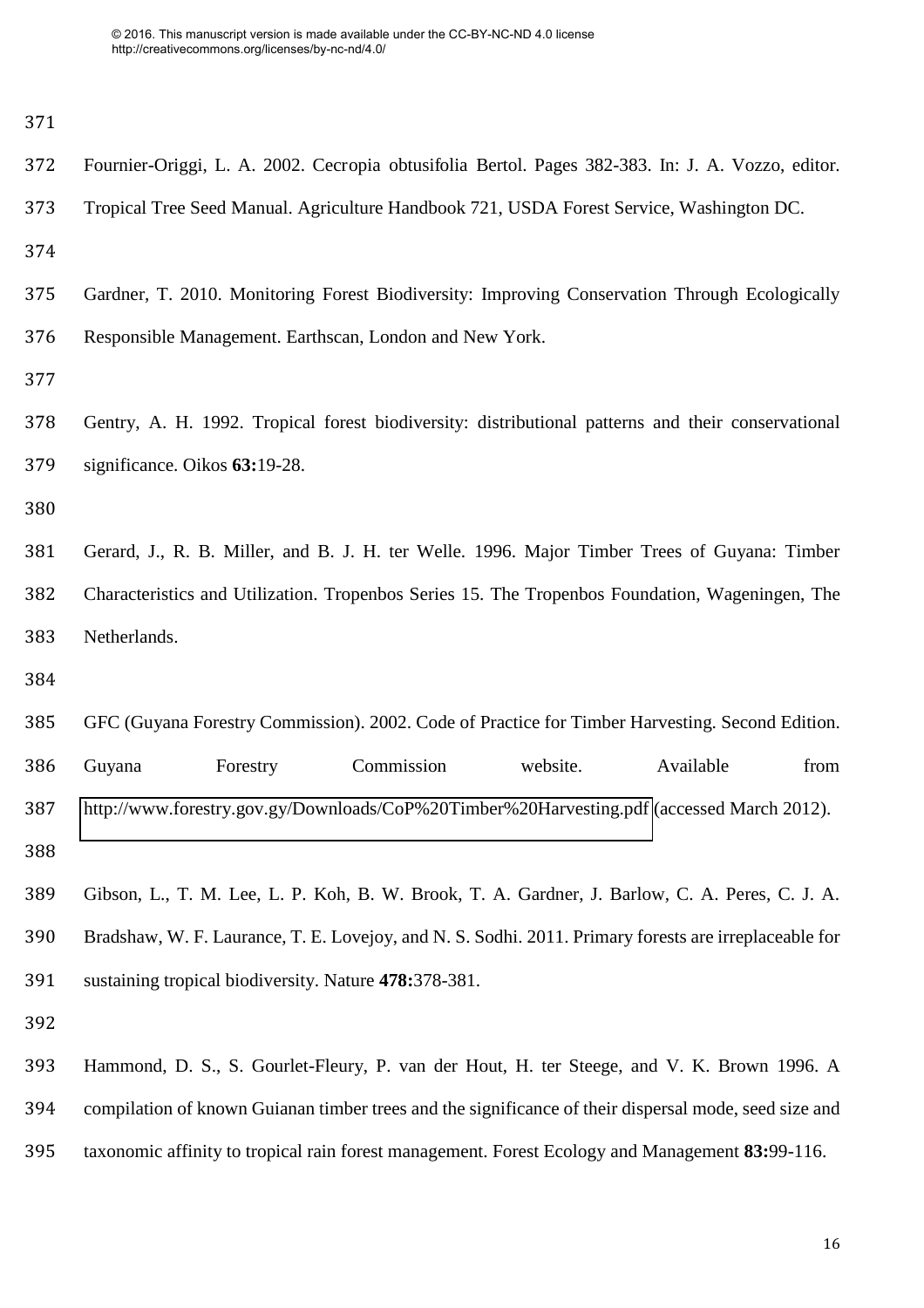- Hartshorn, G. S. 1978. Tree falls and tropical forest dynamics. Pages 617-638. In P. B. Tomlinson, and M. H. Zimmerman, editors. Tropical Trees as Living Systems. Cambridge University Press, Cambridge.
- 
- Herault, B., J. Ouallet, L. Blanc, F. Wagner, and C. Baraloto. 2010. Growth responses of neotropical trees to logging gaps. Journal of Applied Ecology **47**: 821-831.
- 
- Horsley, T.W., Bicknell, J.E., Lim, B.K. and Ammerman, L.K. 2015. Seed dispersal by frugivorous
- bats in central Guyana and a description of previously unknown plant-animal interactions. Acta Chiropterologica. **17**: 331-336.
- 
- ITTO (International Timber Organization). 2015. ITTO Lesser Used Species: Tropical Timber Information (website). Available from [http://www.tropicaltimber.info/specie/basralocus-dicorynia-](http://www.tropicaltimber.info/specie/basralocus-dicorynia-guianensis)[guianensis](http://www.tropicaltimber.info/specie/basralocus-dicorynia-guianensis) (accessed 27 December 2015)
- 
- Johnston, M., and M. Gillman. 1995. Tree population studies in low-diversity forests, Guyana. I. Floristic composition and stand structure. Biodiversity and Conservation **4:**339-362.
- 

 Jonkers, W. B. J. 2002. Reduced impact logging in Sarawak, Guyana and Cameroon - the reasons behind differences in approach. In T. Enters, P. B. Durst, G. B. Applegate, P. C. S. Kho, and G. Man, editors. Applying Reduced Impact Logging to Advance Sustainable Forest Management. Food and Agriculture Organization of the United Nations, Bangkok, Thailand. Available from <http://www.fao.org/DOCREP/005/AC805E/ac805e0n.htm#bm23> (accessed July 2014).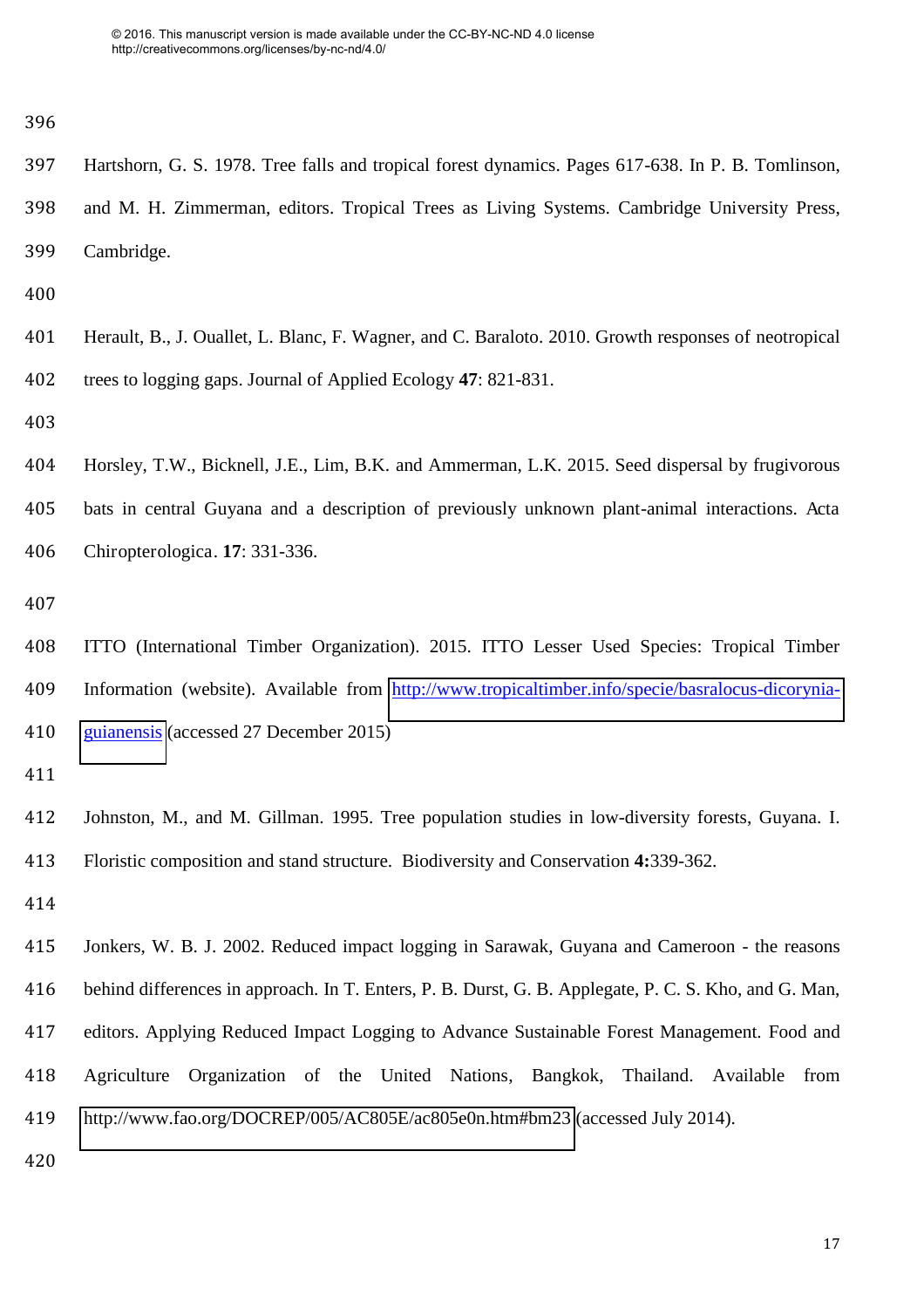| 421 | Karsten, R. J., H. Meilby, and J. B. Larsen. 2014. Regeneration and management of lesser known |
|-----|------------------------------------------------------------------------------------------------|
| 422 | timber species in the Peruvian Amazon following disturbance by logging. Forest Ecology and     |
| 423 | Management 327:76-85.                                                                          |

 Kuusipalo, J., Y. Jafarsidik, G. Adjers, and K. Tuomela. 1996. Population dynamics of tree seedlings in a mixed dipterocarp rainforest before and after logging and crown liberation. Forest Ecology and Management **81:**85-94.

 Lawton, R. O. and F. E. Putz. 1988. Natural disturbance and gap-phase regeneration in a wind-exposed tropical cloud forest. Ecology **69**:764-777.

Lobo, J., G. Barrantes, M. Castillo, R. Quesada, T. Maldonado, E. J. Fuchs, S. Solis, and M. Quesada.

2007. Effects of selective logging on the abundance, regeneration and short-term survival of Caryocar

costaricense (Caryocaceae) and Peltogyne purpurea (Caesalpinaceae), two endemic timber species of

southern Central America. Forest Ecology and Management **245:**88-95.

- Martinez-Ramos, M., E. Alvarez-Buylla, and J. Sarukhan. 1989. Tree demography and gap dynamics in a tropical rain forest. Ecology **70:**555-558.
- 

McClune, B., and M.J. Mefford. 2011. PC-ORD. Multivariate analysis of ecological data.

 Pinard, M., B. Howlett, and D. Davidson. 1996. Site conditions limit pioneer tree recruitment after logging of dipterocarp forest in Sabah, Malaysia. Biotropica **28:**2-12.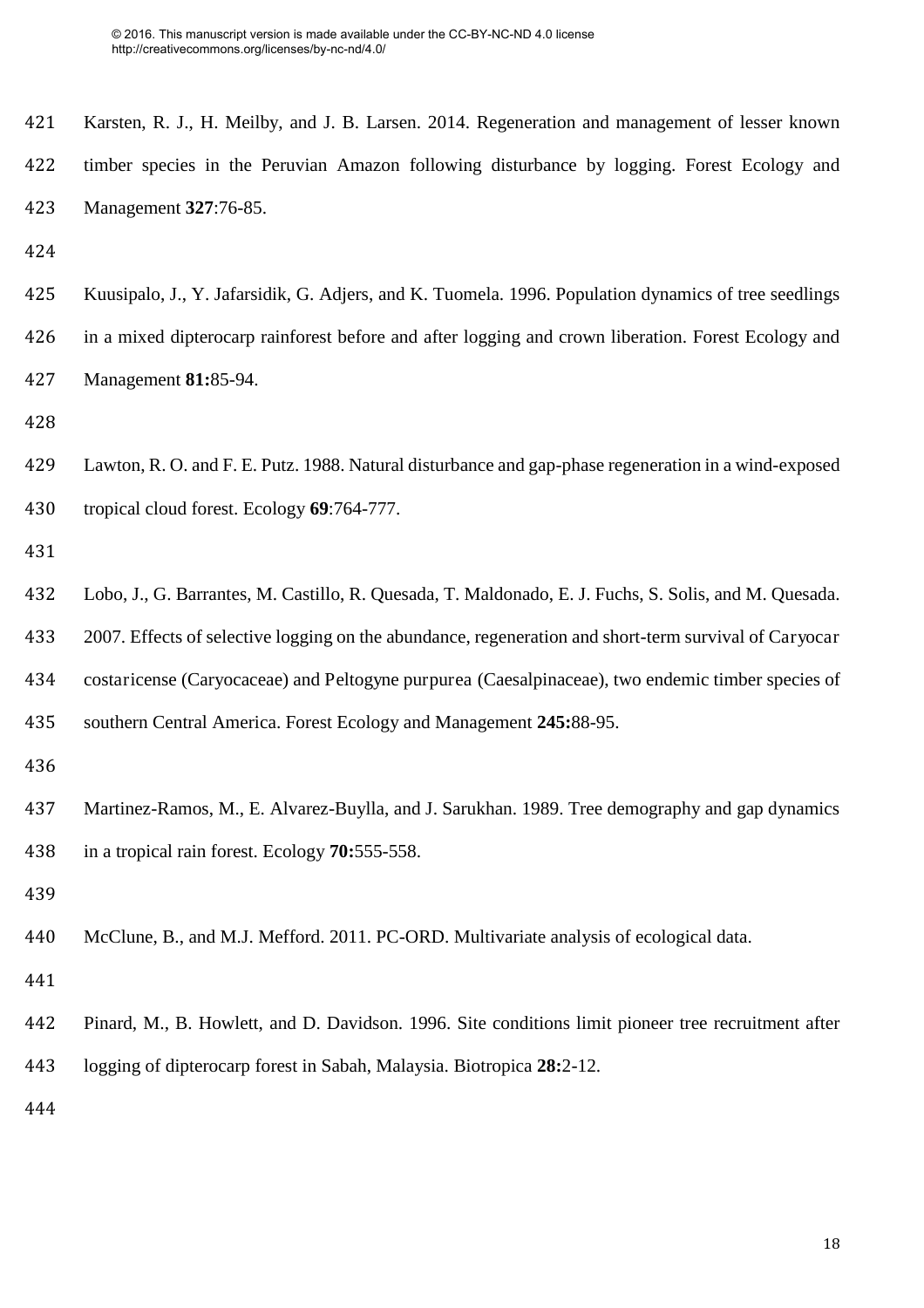- Pinard, M. A., and F. E. Putz. 1996. Retaining forest biomass by reducing logging damage. Biotropica **28**:278-295.
- 
- Polak, A. M. 1992. Major Timber Trees of Guyana: A Field Guide. Tropenbos Series 2. The Tropenbos Foundation, Wageningen, The Netherlands.
- 
- Pons, T. L., E. E. Alexander, N. C. Houter, S. A. Rose, and T. Rijkers. 2005. Ecophysiological patterns
- in Guianan forest plants. Chapter 3. In: D. S. Hammond (Ed). Tropical Forests of the Guiana Shield:
- Ancient Forests in a Modern World. CABI Publishing, CAB International, Wallingford UK.
- 
- Putz, F. E., K. H. Redford, J. G. Robinson, R. Fimbel, and G. M Blate. 2000. Biodiversity Conservation
- in the Context of Tropical Forest Management. World Bank Biodiversity Series Impact Studies 1.
- Paper No. 75. World Bank Environment Department, Washington, D.C., USA.
- 
- Putz, F. E., P. Sist, T. Fredricksen, and D. Dykstra. 2008. Reduced-impact logging: challenges and opportunities. Forest Ecology and Management **256**:1427-1433.
- 
- Putz, F. E., P. A. Zuidema, T. Synnott. 2012. Sustaining conservation values in selectively logged tropical forests: the attained and the attainable. Conservation Letters **5:**296-303.
- 
- Putzel, L., Peters, C. M., and Romo, M. 2011. Post-logging regeneration and recruitment of shihuahuaco (Dipteryx spp.) in Peruvian Amazonia: Impications for management. Forest Ecology and Management **261**:1099-1105.
-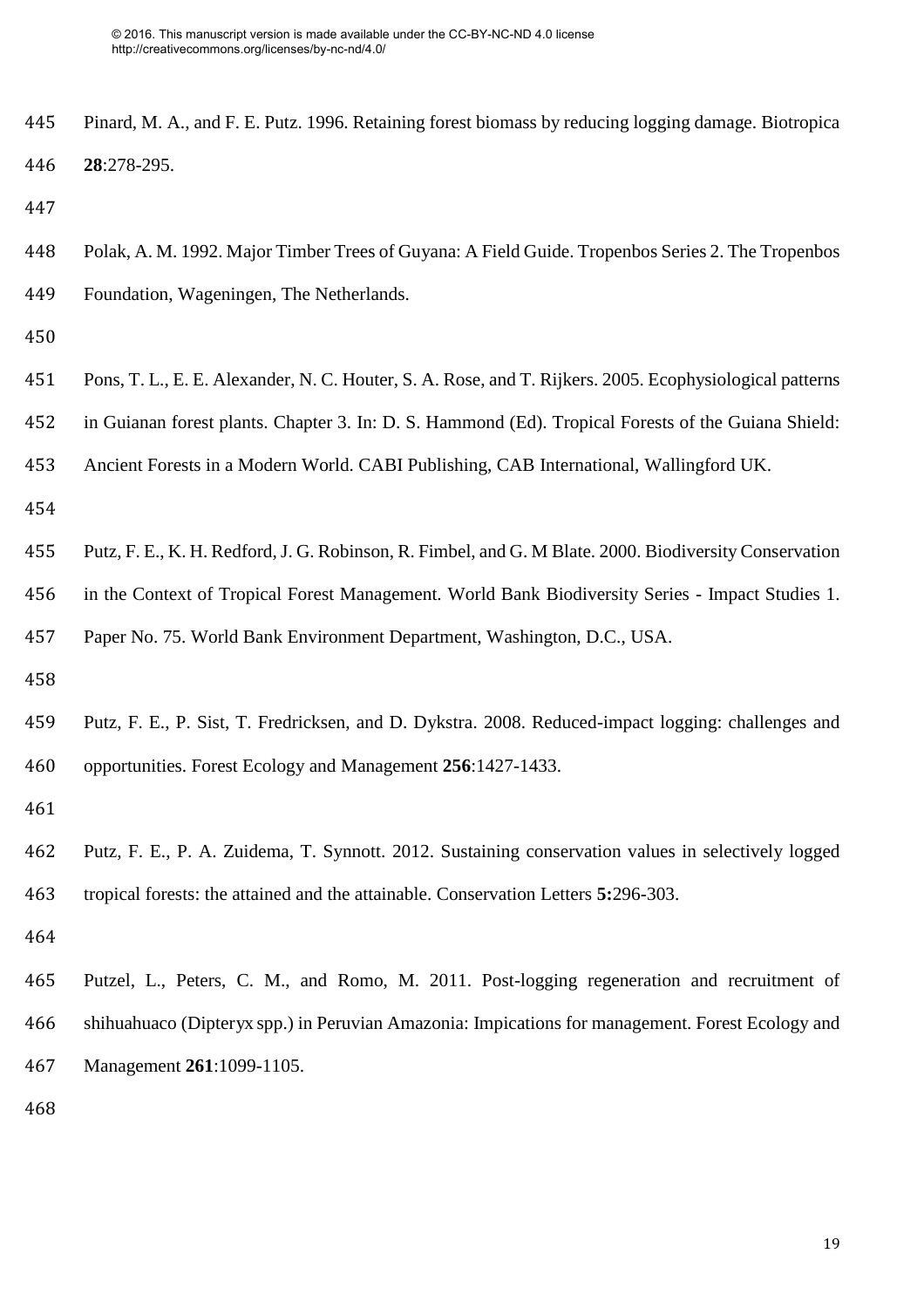- R Core Team. 2013. R: A language and environment for statistical computing. R Foundation for Statistical Computing, Vienna, Austria. [http://www.R-project.org.](http://www.r-project.org/)
- 
- Rose, S. A. 2000. Seeds, seedlings and gaps size matters: a study in the tropical rain forest of Guyana.
- Tropenbos-Guyana Series 9. Tropenbos-Guyana Programme, Georgetown, Guyana.
- 
- Shearman, P., J. Bryan, and W. F. Laurance. 2012. Are we approaching 'peak timber' in the tropics? Biological Conservation **151:**17-21.
- 
- Sist, P., R. Fimbel, D. Sheil, R. Nasi, and M. H. Chevallier. 2003. Towards sustainable management of mixed dipterocarp forests of Southeast Asia: Moving beyond minimum diameter cutting limits. Environmental Conservation **30:**364-374.
- 
- ter Steege, H. 1990. A monograph of Wallaba, Mora and Greenheart. Tropenbos Technical Series 5. The Tropenbos Foundation, Ede, The Netherlands.
- 
- ter Steege, H., C. Bokdam., M. Boland., J. Dobbelsteen., and I. Verburg. 1994. The effects of man made gaps on germination, early survival, and morphology of Chlorocardium rodiei seedlings in Guyana. Journal of Tropical Ecology **10:**245-260.
- 
- ter Steege, H., and D. S. Hammond. 2000. An analysis at the ecosystem level: community characteristics, diversity, and disturbance. In H. ter Steege, editor. Plant Diversity in Guyana: With Recommendations for a National Protected Area Strategy. Tropenbos Series 18. The Tropenbos Foundation, Wageningen, The Netherlands.
-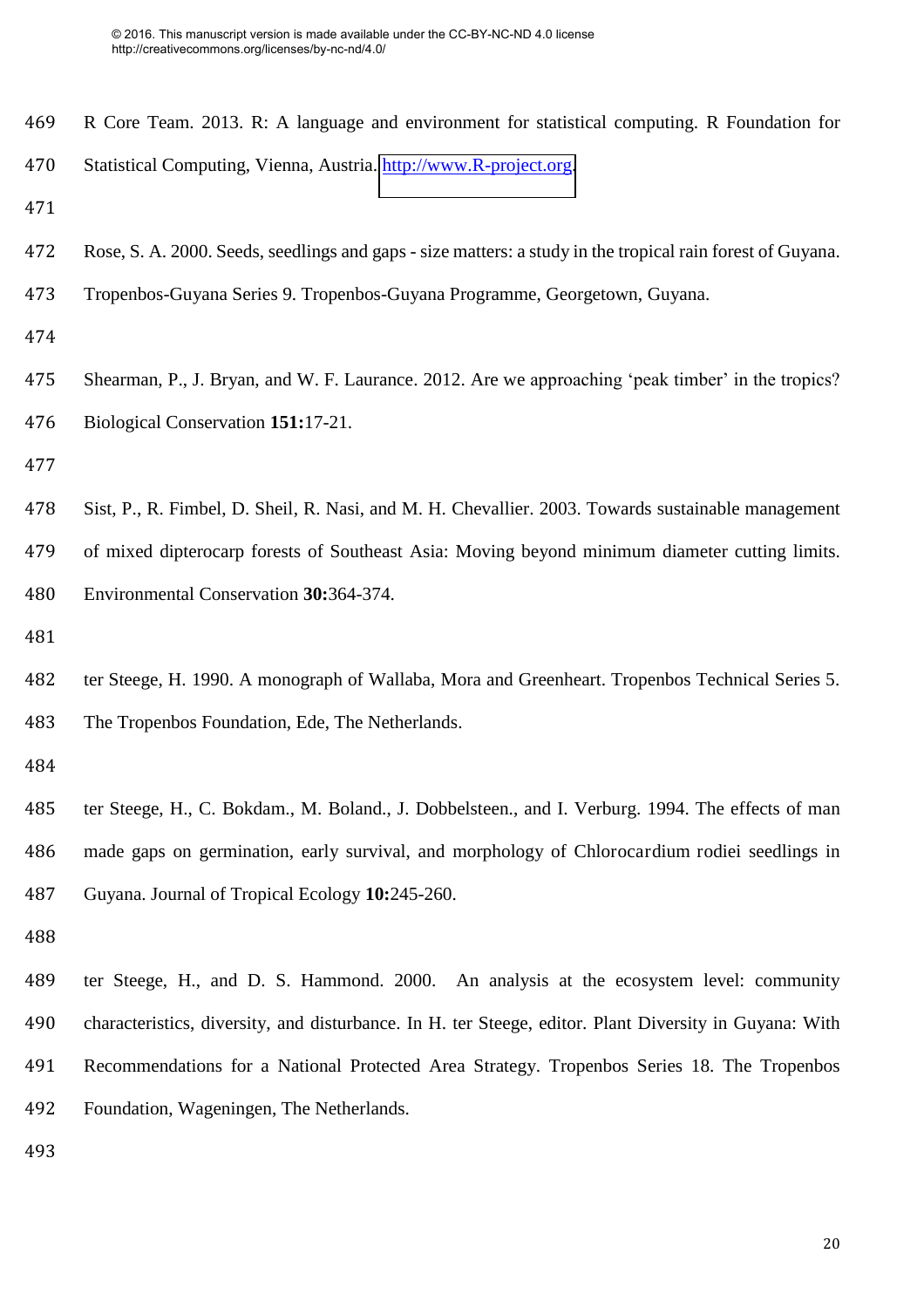- ter Steege, H., and Zondervan, G. 2000. A preliminary analysis of large-scale forest inventory data of
- the Guiana Shield. In. H. ter Steege, editor. Plant diversity in Guyana: With recommendations for a
- National Protected Area Strategy. Tropenbos Series 18. The Tropenbos Foundation, Wageningen, The
- Netherlands. 35-54.
- 
- ter Steege, H., I. Welch., and R. Zagt. 2002. Long-term effect of timber harvesting in the Bartica Triangle, Central Guyana. Forest Ecology and Management **170:**127-144.
- 
- ter Steege, H., N. C. A. Pitman, D. Sabatier, C. Baraloto, R. P. Salomão, J. E. Guevara, O. L. Phillips,
- C. V. Castilho, W. E. Magnusson, J. Molino, A. Monteagudo, P. N. Vargas, J. C. Montero, T. R.
- Feldpausch, E. N. H. Coronado, T. J. Killeen, B. Mostacedo, R. Vasquez, R. L. Assis, J. Terborgh, F.
- Wittmann, A. Andrade, W. F. Laurance, S. G. W. Laurance, B. S. Marimon, B. Marimon Jr., I. C. G.
- Vieira, I. L. Amaral, R. Brienen, H. Castellanos, D. C. López, J. F. Duivenvoorden, H. F. Mogollón,
- F. D. de Almeida Matos, N. Dávila, R. García-Villacorta, P. R. S. Diaz, F. Costa, T. Emilio, C. Levis,
- J. Schietti, P. Souza, A. Alonso, F. Dallmeier, A. J. D. Montoya, M. T. F. Piedade, A. Araujo-
- Murakami, L. Arroyo, R. Gribel, P. V. A. Fine, C. A. Peres, M. Toledo, G. A. Aymard C., T. R. Baker,
- C. Cerón, J. Engel, T. W. Henkel, P. Maas, P. Petronelli, J. Stropp, C. E. Zartman, D. Daly, D. Neill,
- M. Silveira, M. R. Paredes, J. Chave, D. de Andrade Lima Filho, P. M. Jørgensen, A. Fuentes, J.
- Schöngart, F. C. Valverde, A.D. Fiore, E. M. Jimenez, M. C. P. Mora, J. F. Phillips, G. Rivas, T. R.
- van Andel, P. von Hildebrand, B. Hoffman, E. L. Zent, Y. Malhi, A. Prieto, A. Rudas, A.R. Ruschell,
- N. Silva, V. Vos, S. Zent, A. A. Oliveira, A. C. Schutz, T. Gonzales, M. T. Nascimento, H. Ramirez-
- Angulo, R. Sierra, M. Tirado, M. N. U. Medina, G. van der Heijden, C. I. A. Vela, E. V. Torre, C.
- Vriesendorp, O. Wang, K. R. Young, C. Baider, H. Balslev, C. Ferreira, I. Mesones, A. Torres-Lezama,
- L. E. U. Giraldo, R. Zagt, M. N. Alexiades, L. Hernandez, I. Huamantupa-Chuquimaco, W. Milliken,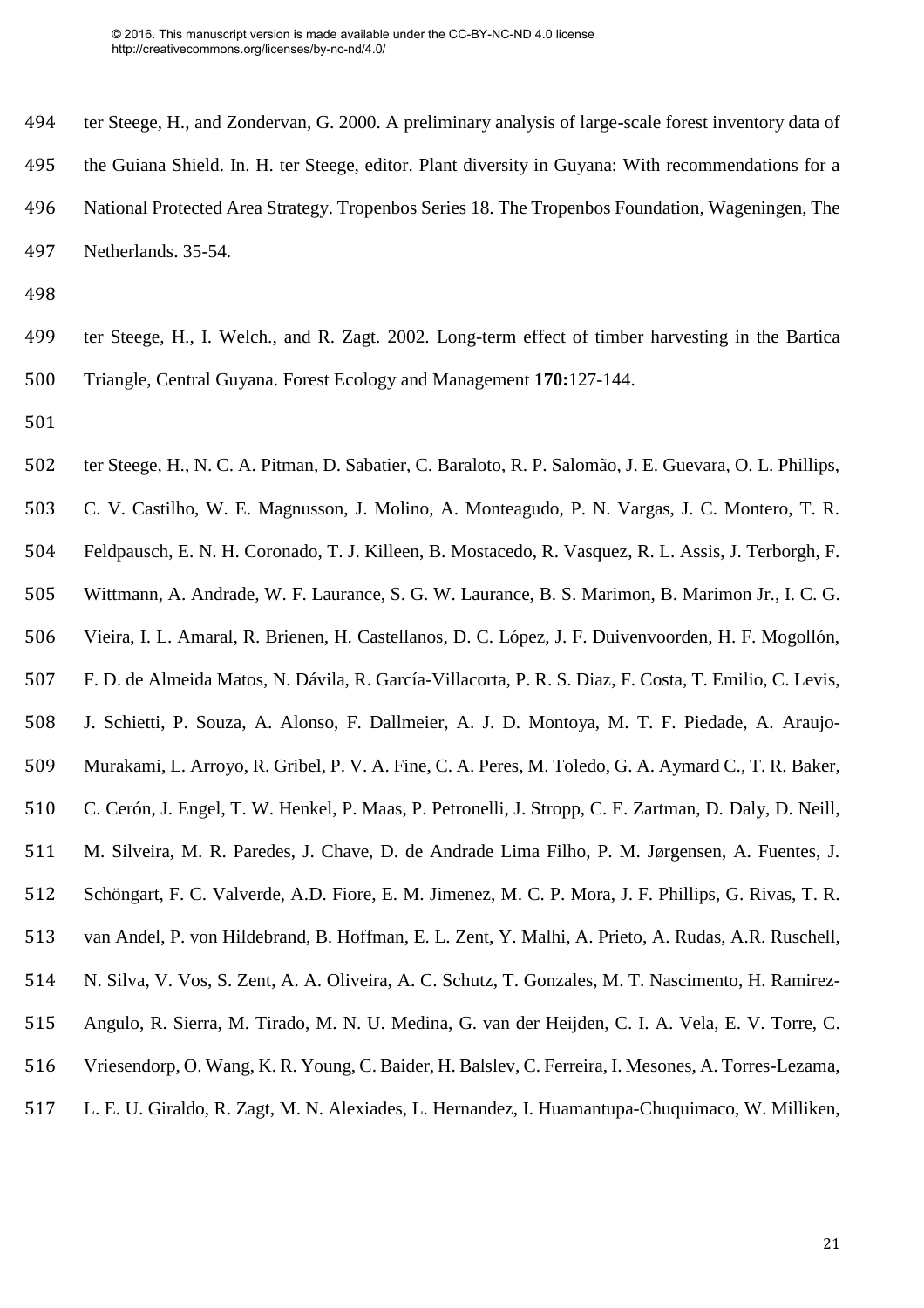| 518 | W. P. Cuenca, D. Pauletto, E. V. Sandoval, L. V. Gamarra, K. G. Dexter, K. Feeley, G. Lopez-         |
|-----|------------------------------------------------------------------------------------------------------|
| 519 | Gonzalez, and M. R. Silman. 2013. Hyperdominance in the Amazonian Tree Flora. Science 342:6156.      |
| 520 |                                                                                                      |
| 521 | van der Hout, P. 1999. Reduced Impact Logging in the Tropical Rain Forest of Guyana: Ecological,     |
| 522 | Economic and Silvicultural Consequences. Tropenbos - Guyana Series 6. Tropenbos-Guyana               |
| 523 | Programme, Georgetown, Guyana.                                                                       |
| 524 |                                                                                                      |
| 525 | van der Hout, P. 2000. Testing the applicability of reduced impact logging in greenheart forest in   |
| 526 | Guyana. International Forestry Review 2:24-32.                                                       |
| 527 |                                                                                                      |
| 528 | Vazquez-Yanes, C., and H. Smith. 1982. Phytochrome control of seed germination in the tropical rain  |
| 529 | forest pioneer trees Cecropia obtusifolia and Piper auritum and its ecological significance. New     |
| 530 | Phytologist 92:477-485.                                                                              |
| 531 |                                                                                                      |
| 532 | Waide, R. B., and A. E. Lugo. 1992. A research perspective on disturbance and recovery of a tropical |
| 533 | montane forest. Pages 173-190 in J. G. Goldammer, editor. Tropical Forests in Transition: Ecology of |
| 534 | Natural and Anthropogenic Disturbance Processes. Birkhauser Verlag, Basel, Switzerland.              |
| 535 |                                                                                                      |
| 536 | Watkins, G. G. 2005. The Iwokrama Centre and Forest: Introduction to special papers. Proceedings of  |
| 537 | the Academy of Natural Sciences of Philadelphia 154:1-5.                                             |
| 538 |                                                                                                      |
| 539 | West, T.A.P., E. Vidal, & F.E. Putz. 2014. Forest biomass recovery after conventional and reduced-   |
| 540 | impact logging in Amazonian Brazil. Forest Ecology and Management 314: 59-63.                        |
| 541 |                                                                                                      |
|     |                                                                                                      |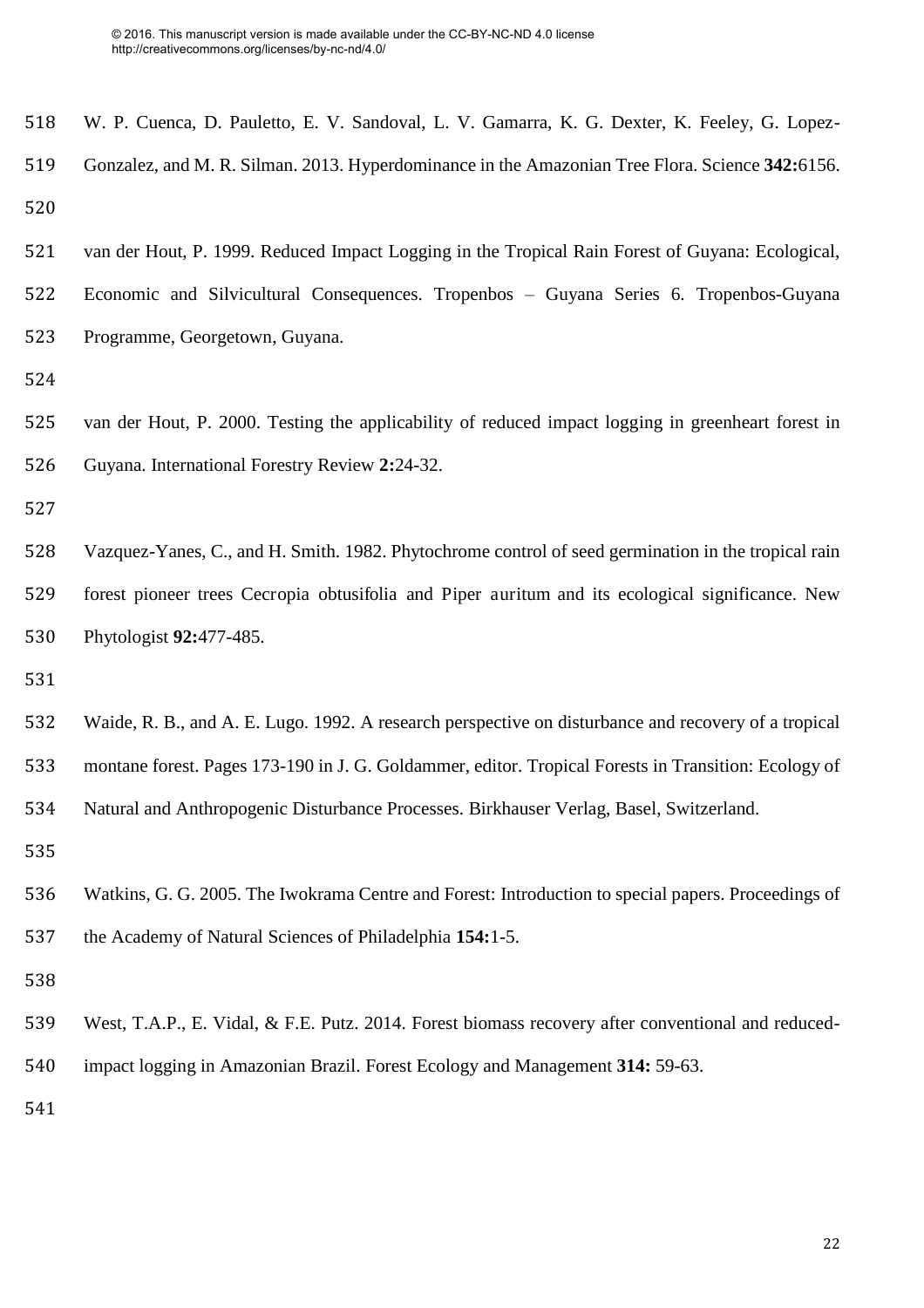- Yamamoto, S.I. 2000. Forest gap dynamics and tree regeneration. Journal of Forest Research **5:**223-
- 229.
- 
- Zagt, R. J. 1997. Tree Demography in the Tropical Rain Forest of Guyana. Tropenbos–Guyana Series
- 3. Tropenbos-Guyana Programme, Georgetown, Guyana.
- 
- Zimmerman, B. L., and C. F. Kormos. 2012. Prospects for sustainable logging in tropical forests.
- BioScience **62:**479-487.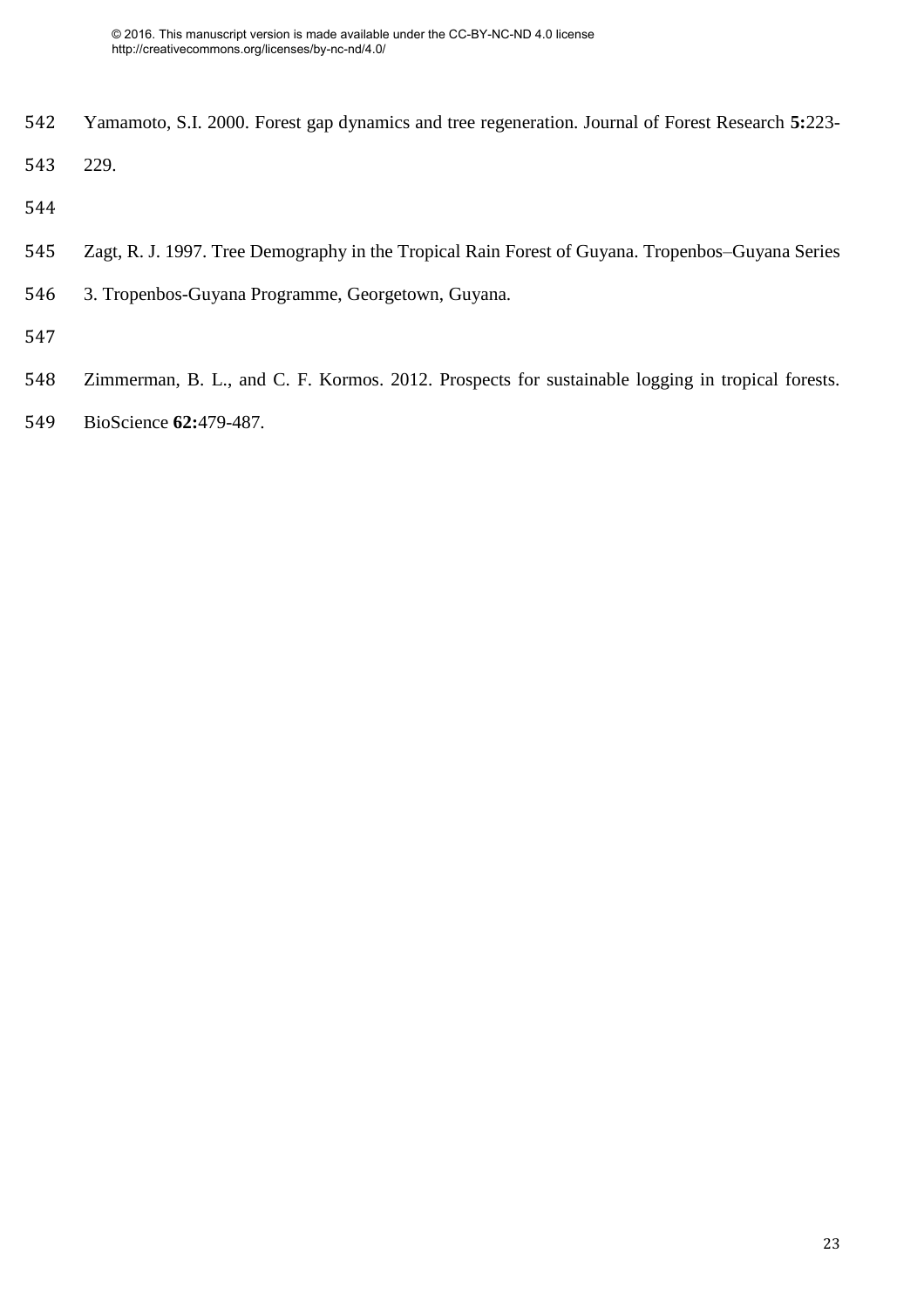**Table 1:** Summary information related to the reproductive ecology of four commercially valuable (CV) and two pioneer (PI) tree species, including seed mass, shade tolerance, primary seed dispersal vectors (u, unassisted; m, mammal; b, bat and/or bird; w, wind and/or water), seed dispersal distance, tree height at maturity and diameter at breast height (DBH) at maturity (Fournier-Origgi 2002; Gerard et al. 1996; Hammond et al. 1996; Horsley et al. 2015; ITTO 2015). Market information for the Iwokrama operations is provided for the four timber tree species, and comprises minimum cutting size (DBH) for logs, and mean annual increments (MAI).

|                       |                   |                 |                                  |                          | Reproductive ecology         | Market information                   |                              |                           |                                      |                       |
|-----------------------|-------------------|-----------------|----------------------------------|--------------------------|------------------------------|--------------------------------------|------------------------------|---------------------------|--------------------------------------|-----------------------|
| Species               | Common<br>name    | Species<br>type | Seed<br>Mass <sup>1</sup><br>(g) | Shade<br>tolerant<br>Y/N | Seed<br>dispersal<br>vectors | Seed<br>dispersal<br>distance<br>(m) | Height at<br>maturity<br>(m) | DBH at<br>maturity<br>(m) | Minimum cutting<br><b>DBH</b><br>(m) | MAI $m^3/ha/yr^{-1*}$ |
| Chlorocardium rodiei  | Greenheart        | <b>CV</b>       | $65.5 \pm 22.3$                  | Y                        | u/m                          | 30                                   | $20 - 45$                    | $0.3 - 0.6$               | 0.45                                 | 0.129                 |
| Eperua falcata        | Soft wallaba      | <b>CV</b>       | 9.22                             | Y                        | u/m                          | 50                                   | $15 - 30$                    | $0.6 - 1$                 | 0.5                                  | 0.166                 |
| Dicorynia guianensis  | <b>Basralocus</b> | <b>CV</b>       | 1.36                             | Y                        | u/m                          | >50                                  | $20 - 45$                    | $0.5 - 1.5$               | 0.5                                  | unknown               |
| Goupia glabra         | Kabukalli         | <b>CV</b>       | 0.001                            | Y                        | w/b                          | >100                                 | $20 - 40$                    | $0.6 - 1.5$               | 0.4                                  | 0.037                 |
| Cecropia obtusifolia  | Cecropia          | PI              | < 0.001                          | N                        | w/b                          | >100                                 | $10-40$                      | $0.2 - 0.5$               | $\overline{\phantom{a}}$             | $\sim$                |
| Cecropia sciadophylla | Cecropia          | PI              | < 0.001                          | N                        | w/b                          | >100                                 | $10-40$                      | $0.2 - 0.5$               | $\overline{\phantom{0}}$             | $\qquad \qquad$       |

<sup>1</sup> Fresh seed weight for Chlorocardium rodiei, Eperua falcata, and Dicorynia guianensis. Dry seed weight Goupia glabra, Cecropia obtusifolia, and Cecropia sciadophylla.(de Grandcourt et al. 2004; Rose 2000; ter Steege 1990).

\* In Iwokrama Forest, Guyana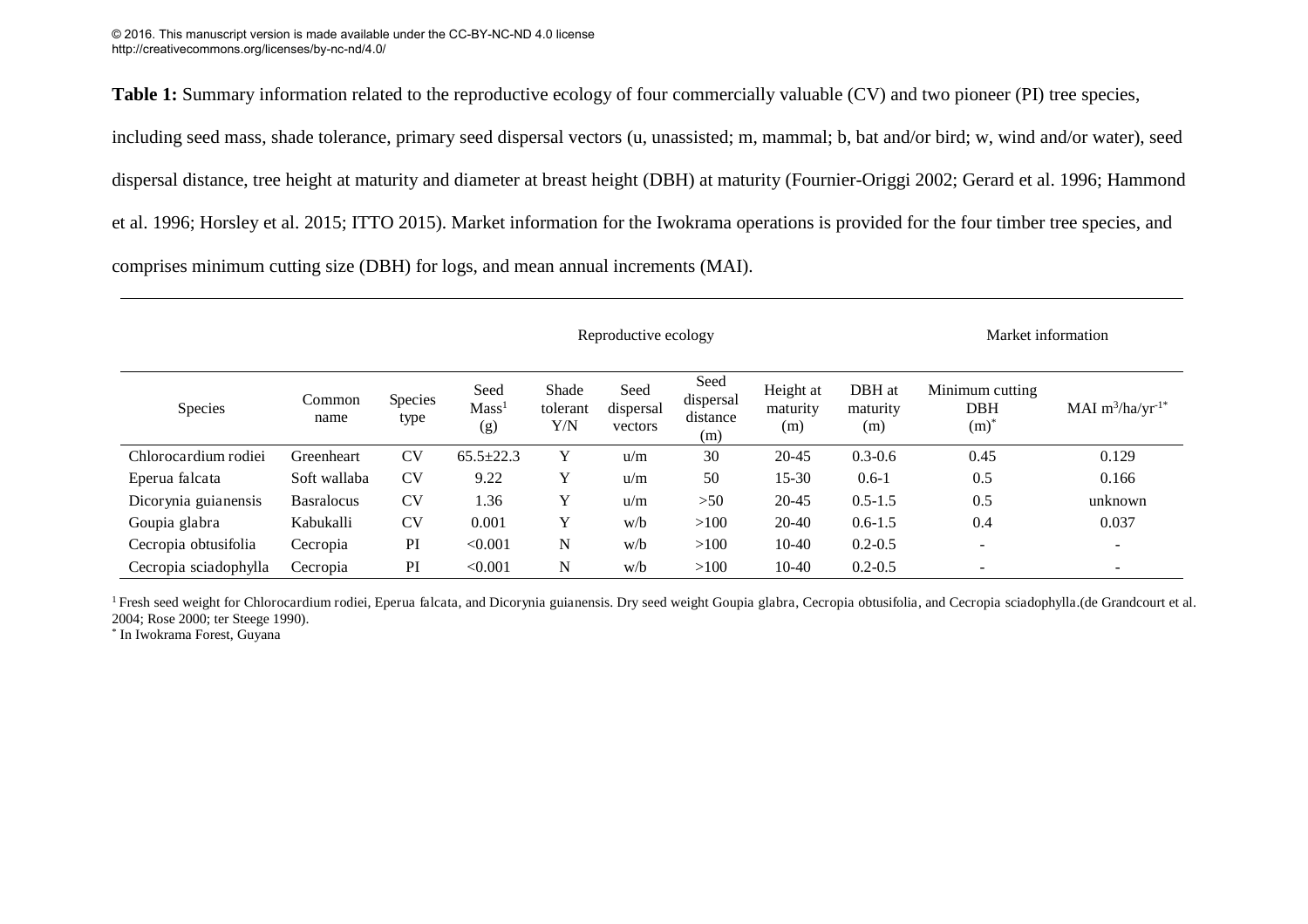**Table 2:** Comparison of seedling densities between 1.5 year and 4.5 year postharvest logging treatment and control (unlogged) plots, using

Kruskal-Wallis and Mann-Whitney U post-hoc tests, for four commercially valuable (CV) and two pioneer (PI) tree species.

|                       |                   |              |       |                  |         | Post-hoc comparison |                        |       |                        |       |                             |
|-----------------------|-------------------|--------------|-------|------------------|---------|---------------------|------------------------|-------|------------------------|-------|-----------------------------|
|                       |                   |              |       | Seedling density |         |                     | 1.5 years vs. Unlogged |       | 4.5 years vs. Unlogged |       | $1.5$ years vs. $4.5$ years |
| Species name          | Common name       | Species type | $X^2$ | df               | p       | U                   | p                      | U     | p                      | U     | p                           |
| Chlorocardium rodiei  | Greenheart        | CV           | 2.7   | 2                | 0.25    | 149.0               | 0.17                   | 181.5 | 0.62                   | 147.5 | 0.16                        |
| Eperua falcata        | Soft wallaba      | <b>CV</b>    | 20.5  | $\overline{2}$   | < 0.001 | 184.5               | 0.65                   | 45.0  | < 0.001                | 73.5  | < 0.001                     |
| Dicorynia guianensis  | <b>Basralocus</b> | <b>CV</b>    | 1.7   | 2                | 0.42    | 166.5               | 0.36                   | 155.0 | 0.22                   | 181.5 | 0.61                        |
| Goupia glabra         | Kabukalli         | <b>CV</b>    | 10.5  | 2                | < 0.01  | 121.0               | < 0.05                 | 98.0  | < 0.01                 | 180.0 | 0.57                        |
| Cecropia obtusifolia  | Cecropia          | PI           | 6.2   | 2                | < 0.05  | 170.0               | 0.08                   | N/A   | N/A                    | 170.0 | 0.08                        |
| Cecropia sciadophylla | Cecropia          | PI           | 4.1   | 2                | 0.13    | 180.0               | 0.15                   | N/A   | N/A                    | 180.0 | 0.15                        |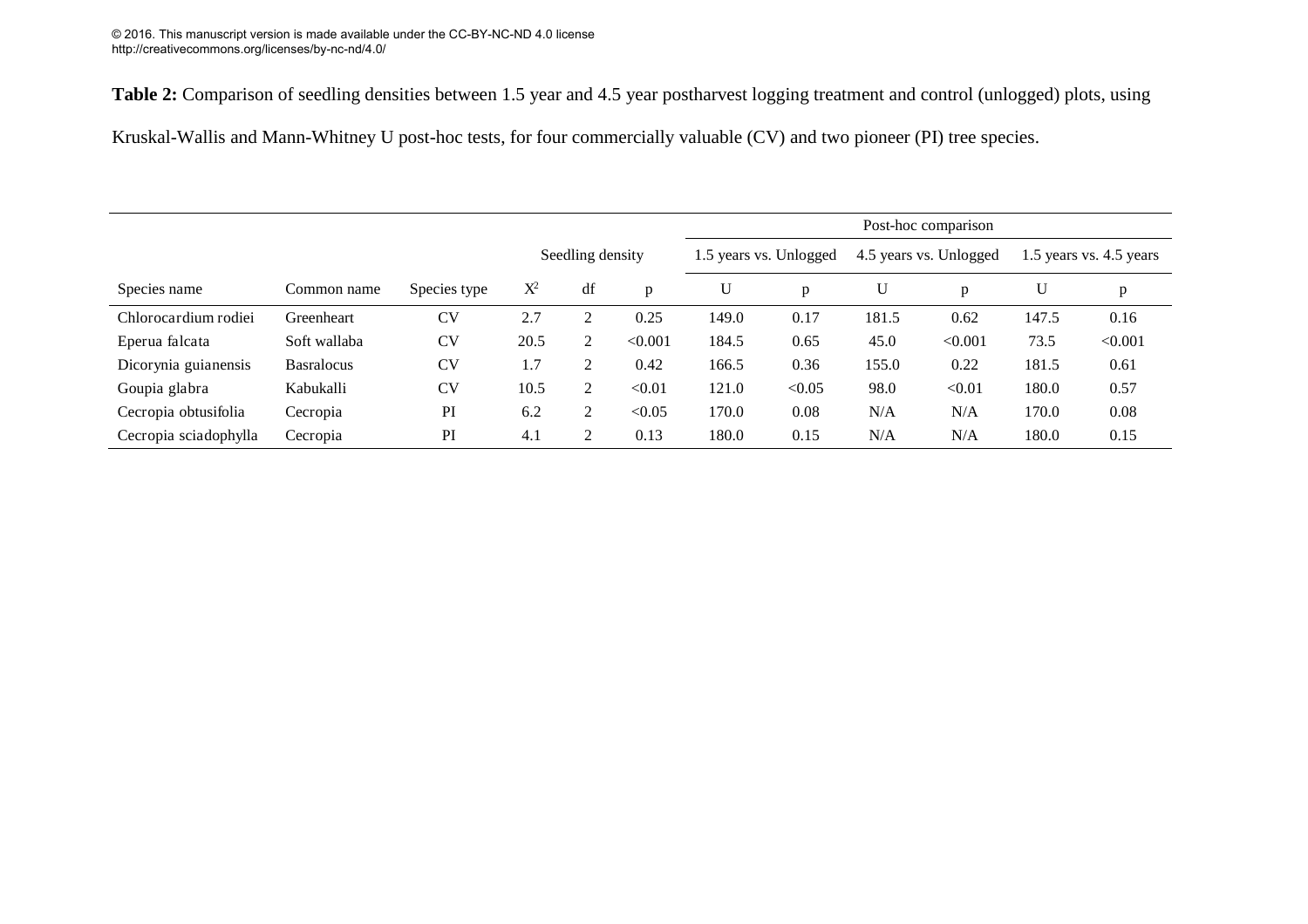Table 3: Mean seedling densities per hectare for each species within three height classes (0-50, 50-100 and 100-150 cm) across unlogged and 1.5

year and 4.5 year postharvest logging plots. One decimal place is provided where densities are <1 seedling per hectare.

|              |                       |                   | Mean density (seedlings/ $ha^{-1}$ ) |                |                  |  |  |
|--------------|-----------------------|-------------------|--------------------------------------|----------------|------------------|--|--|
|              |                       |                   |                                      | Plot type      |                  |  |  |
| Height class | Species               |                   | Unlogged                             | 1.5 years      | 4.5 years        |  |  |
| $0 - 50$     | Chlorocardium rodiei  | Greenheart        | 476                                  | 198            | 422              |  |  |
|              | Eperua falcata        | Soft wallaba      | 17                                   | 127            | 303              |  |  |
|              | Dicorynia guianensis  | <b>Basralocus</b> | 228                                  | 60             | 133              |  |  |
|              | Goupia glabra         | Kabukalli         | 0.5                                  | 8              | 5                |  |  |
|              | Cecropia obtusifolia  | Cecropia          | $\boldsymbol{0}$                     | 0.5            | $\boldsymbol{0}$ |  |  |
|              | Cecropia sciadophylla | Cecropia          | $\overline{0}$                       | 0.3            | $\mathbf{0}$     |  |  |
| 50-100       | Chlorocardium rodiei  | Greenheart        | 405                                  | 372            | 460              |  |  |
|              | Eperua falcata        | Soft wallaba      | 14                                   | 15             | 88               |  |  |
|              | Dicorynia guianensis  | <b>Basralocus</b> | 7                                    | 7              | 7                |  |  |
|              | Goupia glabra         | Kabukalli         | $\boldsymbol{0}$                     | 1              | 1                |  |  |
|              | Cecropia obtusifolia  | Cecropia          | 0                                    | 1              | $\boldsymbol{0}$ |  |  |
|              | Cecropia sciadophylla | Cecropia          | 0                                    | $\Omega$       | $\mathbf{0}$     |  |  |
| 100-150      | Chlorocardium rodiei  | Greenheart        | 10                                   | 22             | 24               |  |  |
|              | Eperua falcata        | Soft wallaba      | 3                                    | $\overline{4}$ | 18               |  |  |
|              | Dicorynia guianensis  | <b>Basralocus</b> | 1                                    | $\overline{2}$ | 0.3              |  |  |
|              | Goupia glabra         | Kabukalli         | 0                                    | 0.8            | 1                |  |  |
|              | Cecropia obtusifolia  | Cecropia          | 0                                    | 0.8            | $\mathbf{0}$     |  |  |
|              | Cecropia sciadophylla | Cecropia          | $\theta$                             | 0.3            | $\mathbf{0}$     |  |  |
| All height   | Chlorocardium rodiei  | Greenheart        | 891                                  | 592            | 906              |  |  |
| classes      | Eperua falcata        | Soft wallaba      | 34                                   | 146            | 409              |  |  |
| combined     | Dicorynia guianensis  | <b>Basralocus</b> | 236                                  | 68             | 140              |  |  |
|              | Goupia glabra         | Kabukalli         | 0.8                                  | 10             | 7                |  |  |
|              | Cecropia obtusifolia  | Cecropia          | $\boldsymbol{0}$                     | 3              | $\boldsymbol{0}$ |  |  |
|              | Cecropia sciadophylla | Cecropia          | $\mathbf{0}$                         | 0.5            | $\mathbf{0}$     |  |  |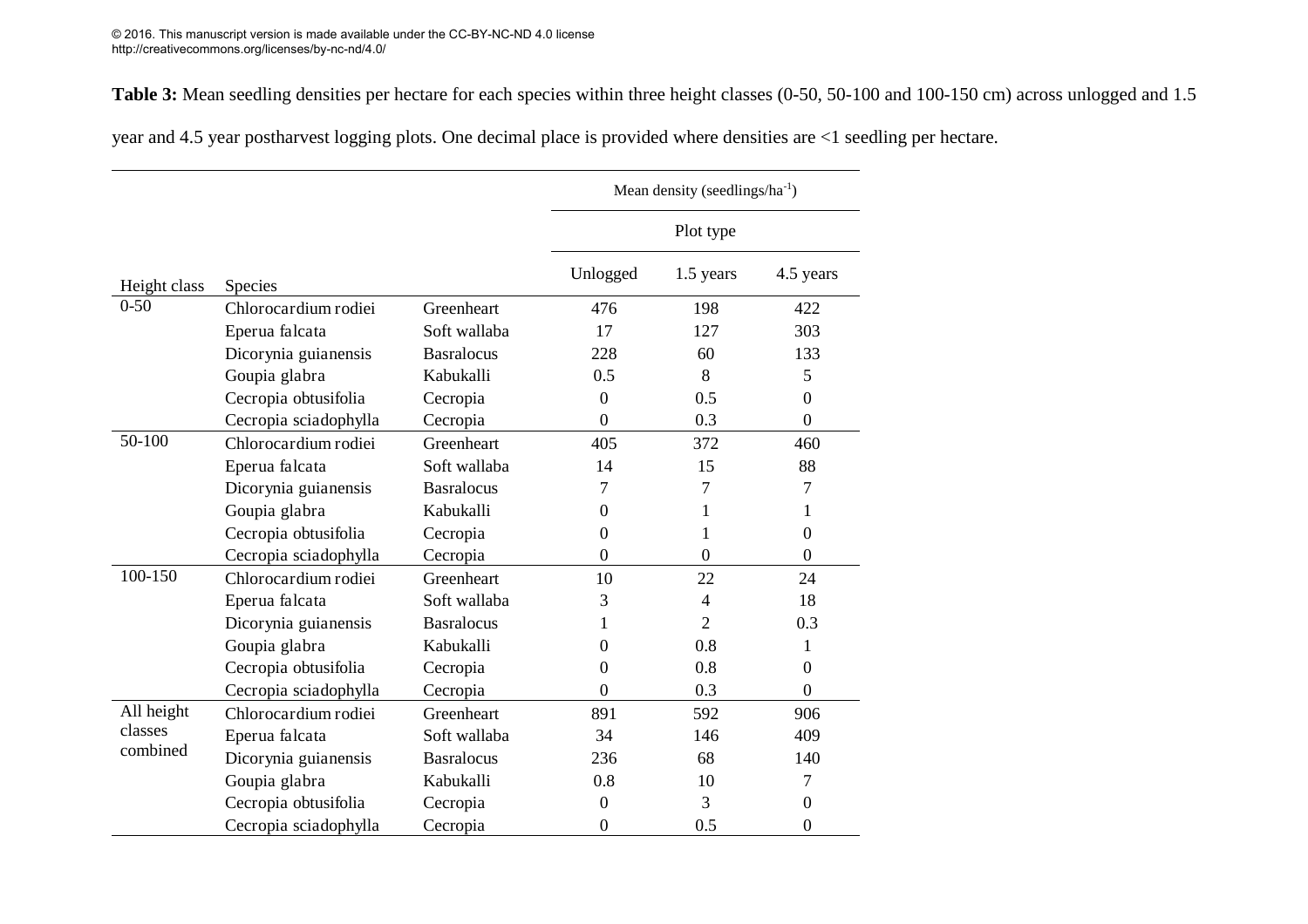### **Figure legends**

**Figure 1.** The location of the study area in Iwokrama forest, Guyana, South America. The Reduced-Impact Logging 1.5 and 4.5 year postharvest treatment plots are indicated by dark grey and black squares respectively. Unlogged forest plots are shown as light grey squares. Logging roads and skid trails (dashed lines) are shown within logged forest to indicate the level of logging disturbance. Inset: The location of Iwokrama forest (shaded grey) within Guyana.

**Figure 2.** Box plots showing median  $log_{10}$  densities of seedlings for four commercially valuable timber and two pioneer tree species, across 20 unlogged, Reduced-Impact Logging (RIL) 1.5 years postharvest and RIL 4.5 years postharvest treatment plots: (a) Chlorocardium rodiei (greenheart); (b) Dicorynia guianensis (basralocus); (c) Eperua falcata (soft wallaba); (d) Goupia glabra (kabukalli); (e) Cecropia obtusifolia; and, (f) Cecropia sciadophylla. Thick horizontal lines indicate median values, the boxes show the interquartile range, and the vertical lines specify either the maximum value or 1.5 times the interquartile range (whichever is smaller),  $\degree$  indicates a moderate outlier and  $*$  an extreme outlier. Associated statistics are given in Table 2.

**Figure 3.** Box plots showing median  $log_{10}$  densities of seedlings for four commercially valuable timber and two pioneer tree species, across 20 unlogged, Reduced-Impact Logging (RIL) 1.5 years postharvest and RIL 4.5 years postharvest treatment plots, within three height classes (0-50, 50-100 and 100-150 cm): (a) Chlorocardium rodiei (greenheart); (b) Dicorynia guianensis (basralocus); (c) Eperua falcata (soft wallaba); (d) Goupia glabra (kabukalli); (e) Cecropia obtusifolia; and, (f) Cecropia sciadophylla. Dark grey boxes are for 0-50 cm, light grey boxes for 50-100 cm and white boxes for 100-150 cm height classes. Thick horizontal lines indicate median values, the boxes show the interquartile range, and the vertical lines specify either the maximum value or 1.5 times the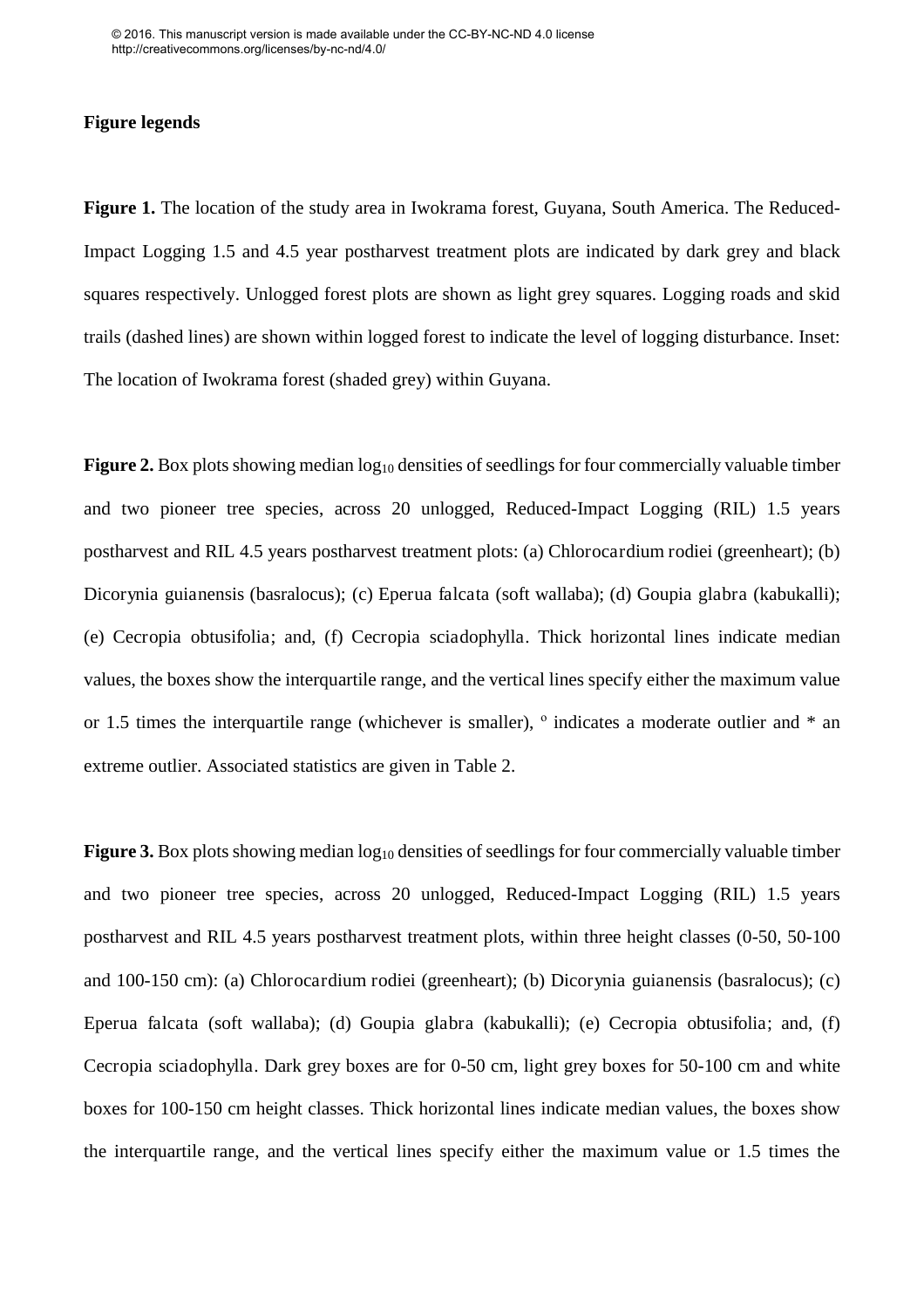interquartile range of the data (whichever is smaller),  $\circ$  indicates a moderate outlier and  $*$  an extreme outlier. Associated statistics are given in the results text.

**Figure 4.** Non-metric multidimensional scaling (NMDS) ordination of seedling community structure across the two Reduced-Impact Logging (RIL) treatment and unlogged forest plots: white, unlogged; grey, RIL 1.5 year postharvest; black, RIL 4.5 years postharvest. The first NMDS axis explains 27% of the variation, and the second axis 35%. Stress = 0.15.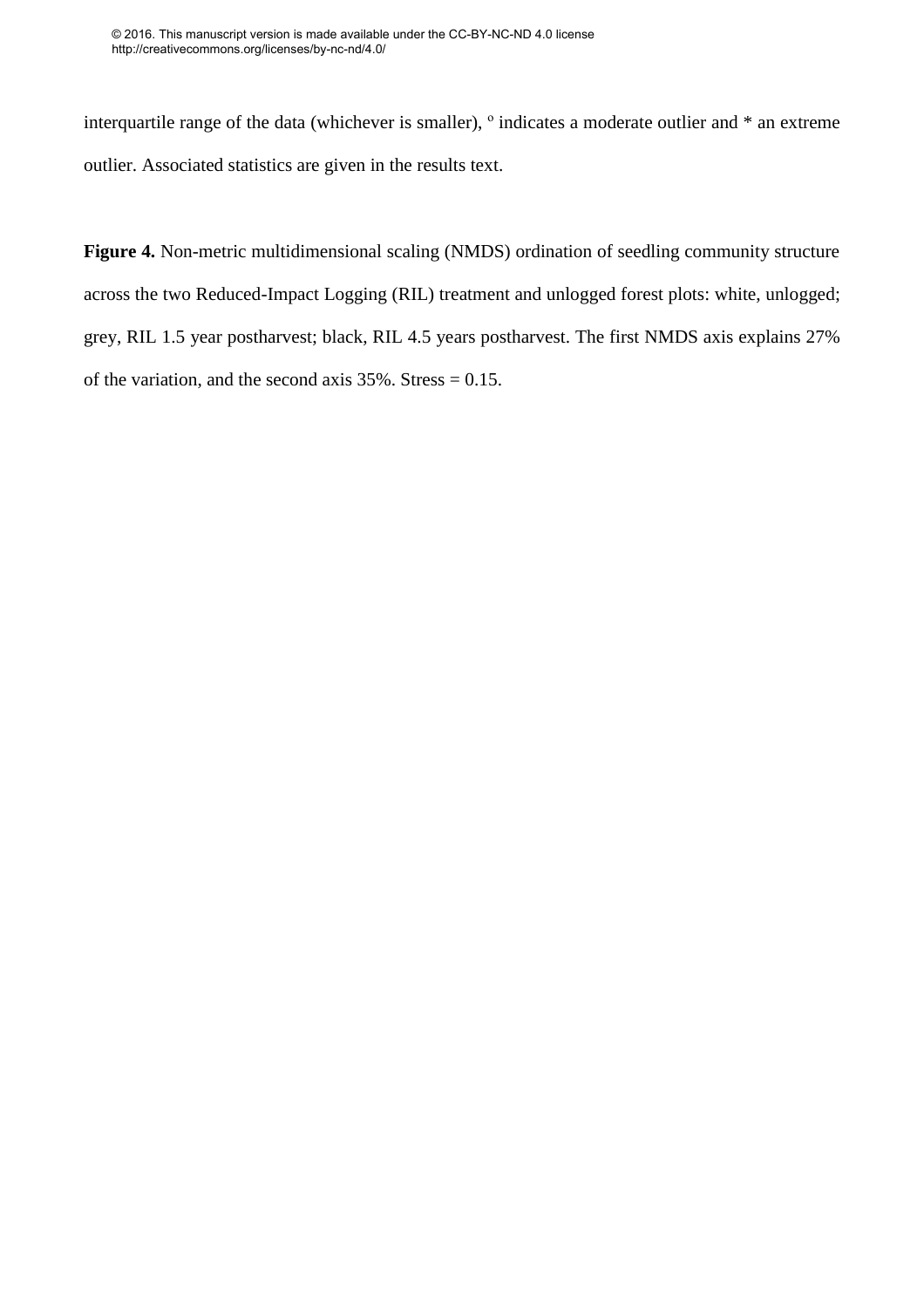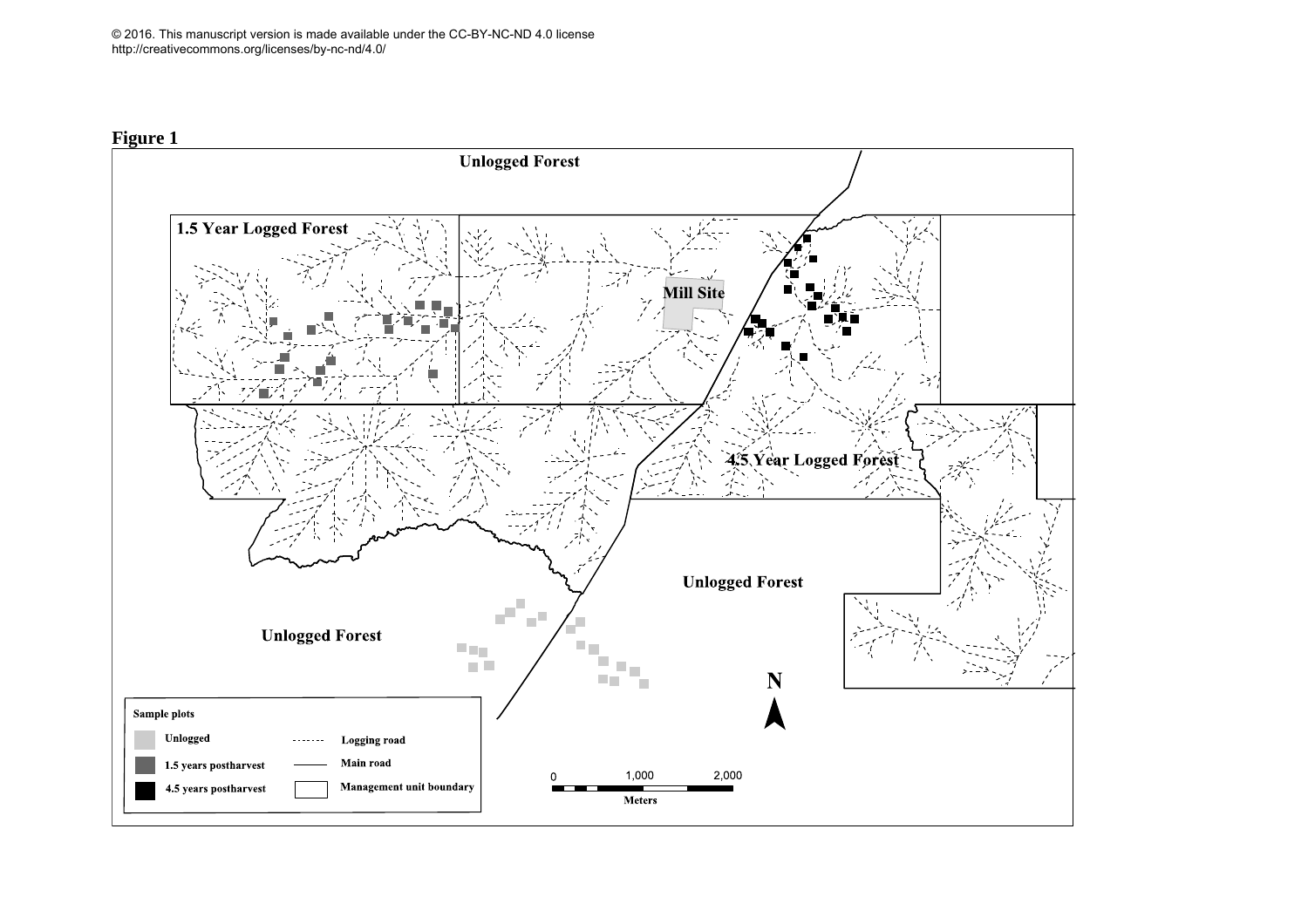

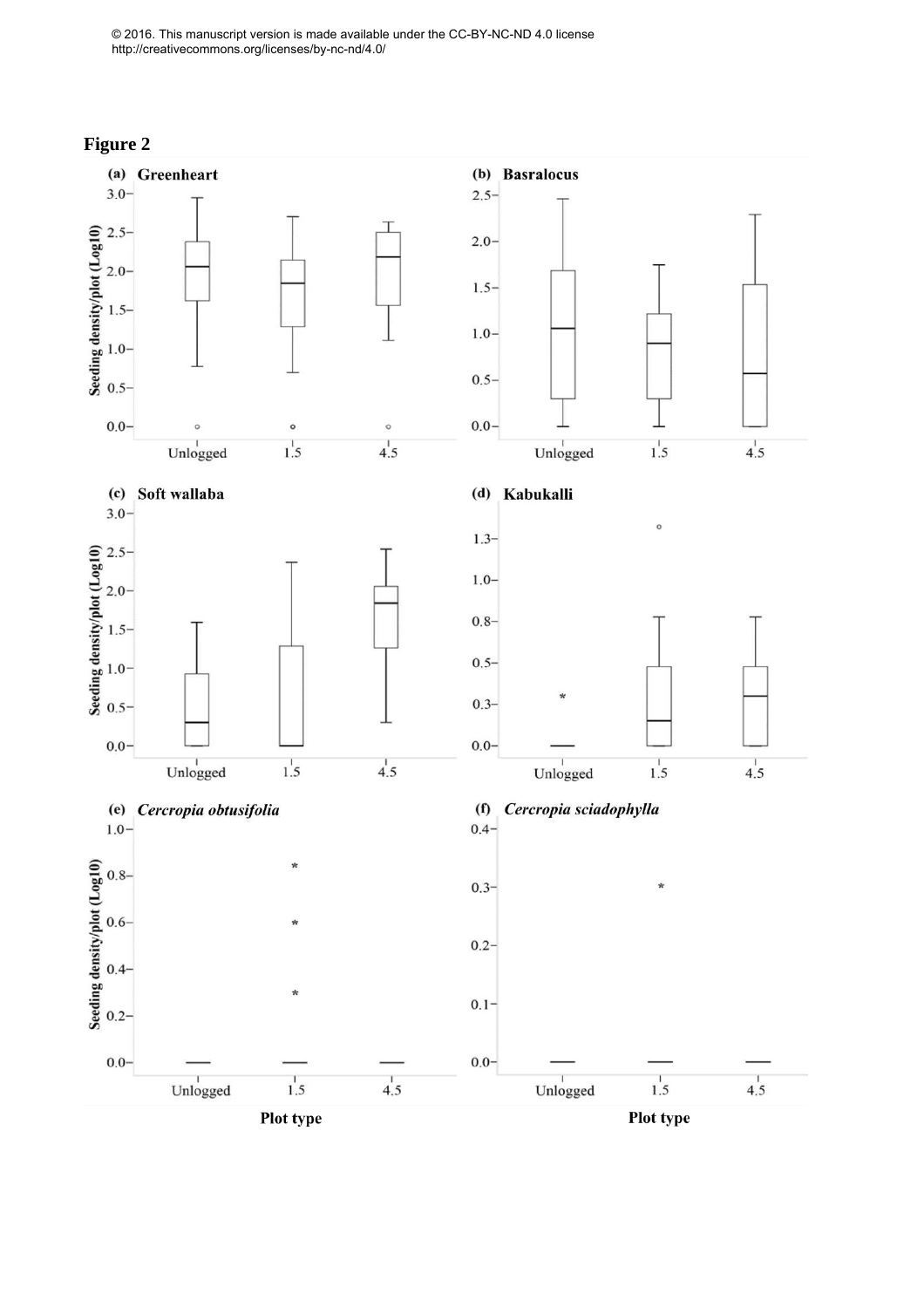